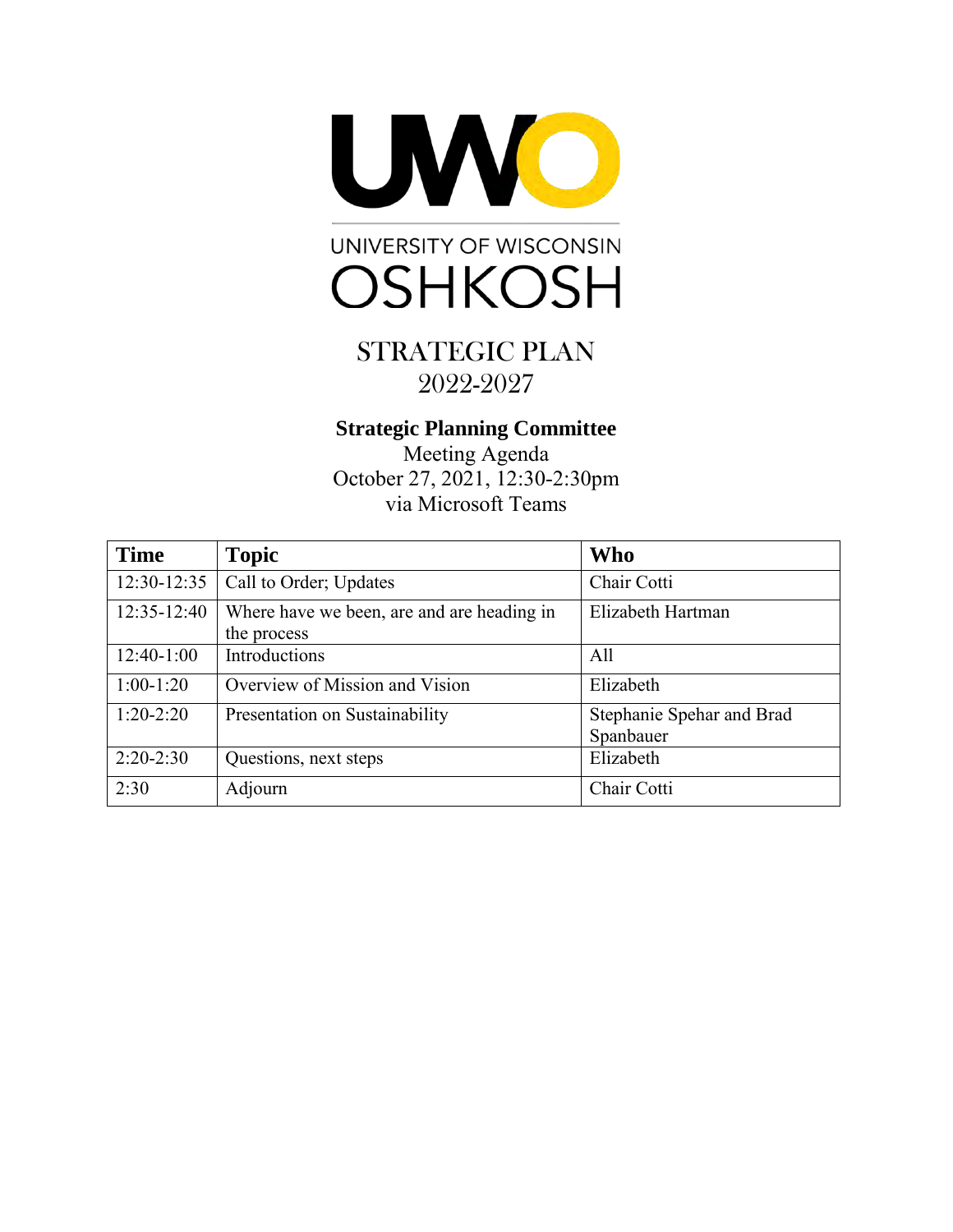

## **Strategic Planning Committee Minutes Wednesday, October 27, 2021, 12:30-2:30 p.m. via Microsoft Teams**

#### **Attendees:**

- Committee Members: Brooke Berrens, Teysha Bowser, Vice Chair Jennifer Christus, Rocio Cortes, Chair Chad Cotti, Toni House, Grace Lim, Pam Massey, Luiza Nelson, Alayne Peterson, Joe Pirillo
- Subject Matter Experts: Laurence Carlin, Caroline Geary, Aggie Hanni, Charles Hill, Lynn Kleman, Jeffrey Sachse, Stephanie Spehar, Elizabeth Whalley,
- Project Team Members: Elizabeth Hartman, Mina Kuss, Kimberly Langolf
- UMC Representative: Shane Nyman
- Other: Bradley Spanbauer

#### **12:30-12:35**

#### **Call to Order; Updates** *Chair Chad Cotti*

• Chair Chad Cotti called the meeting to order at 12:31pm. He thanked everyone for coming. He stated this is the first meeting with the Subject Matter Experts (SME).

#### **12:35-12:40**

#### **Where Have We Been, Are And Are Heading In The Process** *Elizabeth Hartman*

- Elizabeth Hartman presented a PowerPoint. She spoke about the following items:
	- o Agenda
	- o Where we have been and are going in the process
	- o The Strategic Planning Process
	- o Some next steps
	- o Defining Terms: Mission v. Vision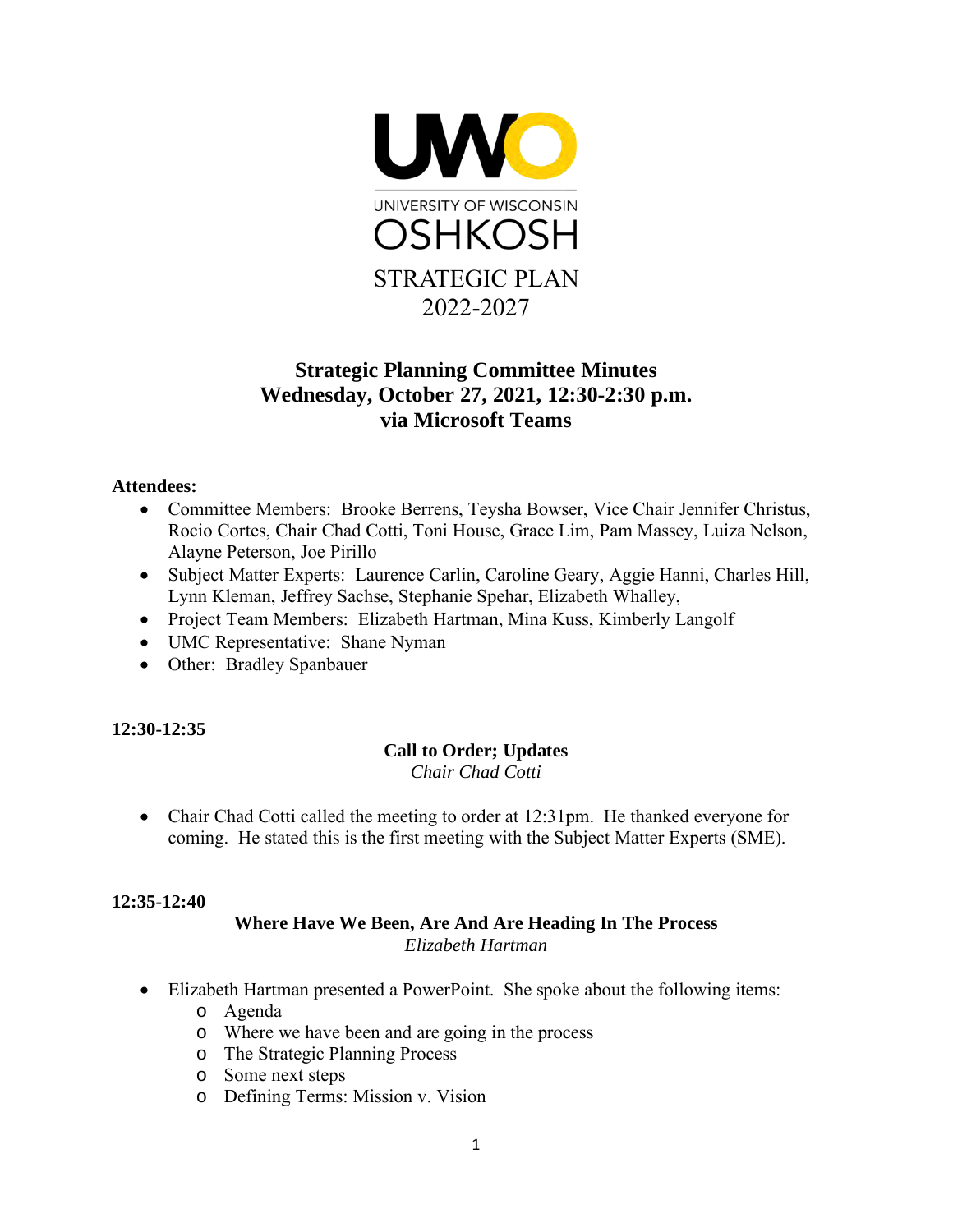#### **12:40-1:00**

#### **Introductions**

*All*

• Everyone introduced themselves to one another.

#### **1:00-1:20**

#### **Overview of Mission and Vision** *Elizabeth Hartman*

• Elizabeth Hartman gave a brief overview of Mission and Vision. She also defined the meaning of each. She gave examples of Mission and Vision from other companies.

#### **1:20-2:20**

#### **Presentation of Sustainability**

*Stephanie Spehar and Brad Spanbauer*

• Stephanie Spehar and Brad Spanbauer presented on Sustainability. They explained the importance of sustainability. They reviewed the history of sustainability at UWO. They listed some of the major milestones of sustainability at UWO. Stephanie and Brad finished presenting and answered questions from the group.

#### **2:20-2:30**

#### **Questions, Next Steps** *Elizabeth Hartman*

- Elizabeth Hartman thanked everyone for the great discussion. Next steps include:
	- o Getting input from various stakeholders
	- o Revisiting/Revising Mission
	- o Defining Values/Foundational Elements
	- o Developing Vision
	- o Strategic Priorities

#### **2:30**

#### **Adjourn**

#### *Chair Chad Cotti*

• Chair Chad Cotti thanked everyone for the time. He also thanked Stephanie and Brad for the presentation. He asked everyone to reflect on sustainability and think about how it can be leveraged to create the Strategic Priorities. He adjourned the meeting at 2:30 pm.

*Next meeting*: Wednesday, November 3<sup>rd</sup>.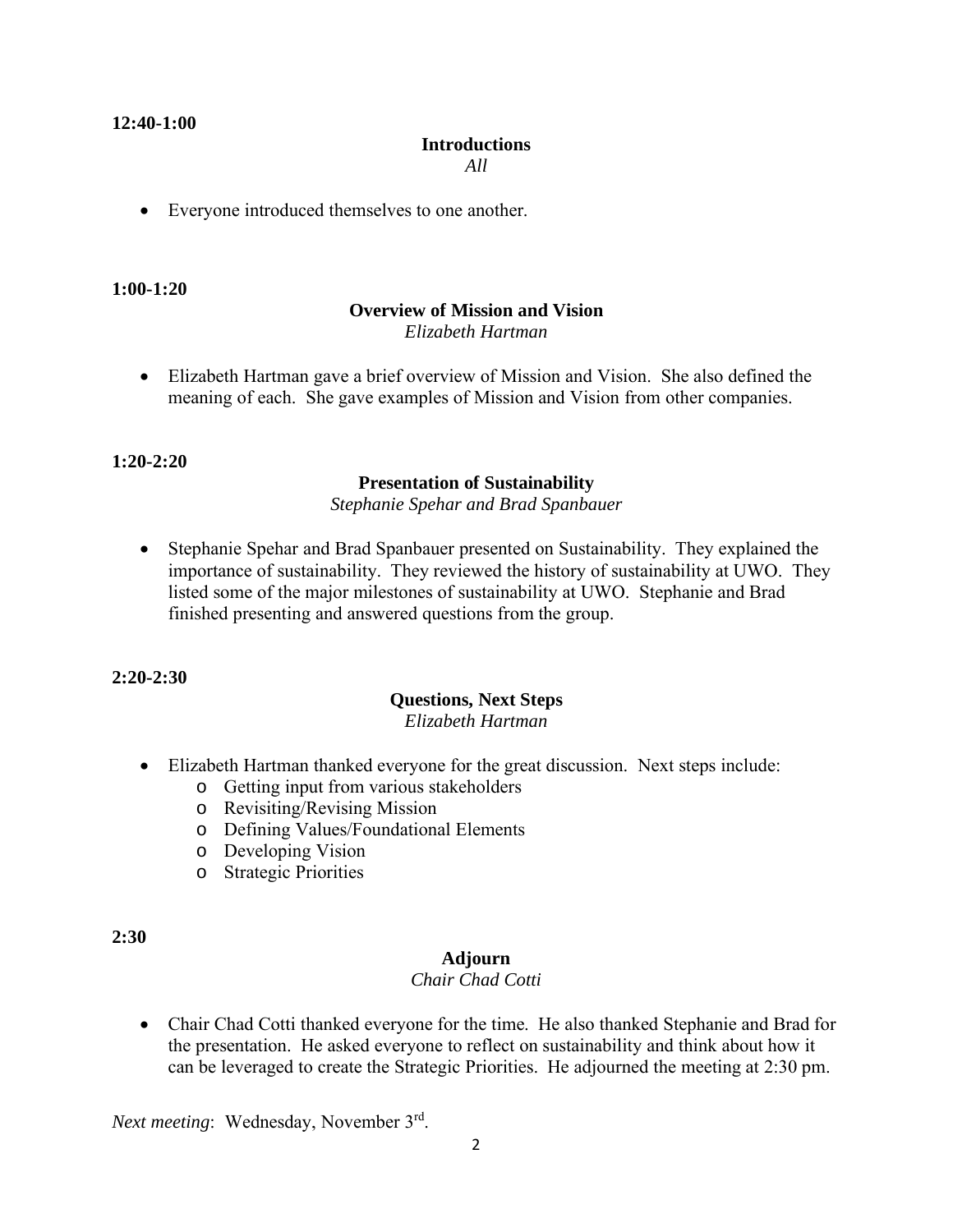



## **Strategic Planning Committee**

Meeting Agenda November 19, 2021, 12:30-2:30pm via Microsoft Teams

| <b>Time</b>     | <b>Topic</b>                                | <b>Who</b>        |
|-----------------|---------------------------------------------|-------------------|
| 12:30-12:35     | Call to Order; Updates; Formation of        | Chair Cotti       |
|                 | <b>Strategic Area Teams</b>                 |                   |
| $12:35 - 12:40$ | Where have we been, are and are             | Elizabeth Hartman |
|                 | heading in the process                      |                   |
| $12:40-1:00$    | Introductions (we have 3 new                | All               |
|                 | members)                                    |                   |
| $1:00-1:10$     | Purposes of Strategic Planning:             | Elizabeth         |
|                 | What it can and cannot do                   |                   |
| $1:10-1:20$     | <b>Review Mission Statement Guidance</b>    | Kim Langolf       |
|                 | and homework results                        |                   |
| $1:20-2:20$     | <b>Review Current Mission Statement and</b> | All               |
|                 | reach consensus on: 1. Revise or            |                   |
|                 | rewrite? 2. Concepts and words to be        |                   |
|                 | included in the mission statement           |                   |
| $2:20-2:25$     | 2-3 Volunteers to be on Writing Team        | Elizabeth         |
|                 | to revise/redraft mission statement for     |                   |
|                 | Committee to review at the next             |                   |
|                 | meeting                                     |                   |
| $2:25-2:30$     | Questions, next steps                       | Elizabeth         |
| 2:30            | Adjourn                                     | Chair Cotti       |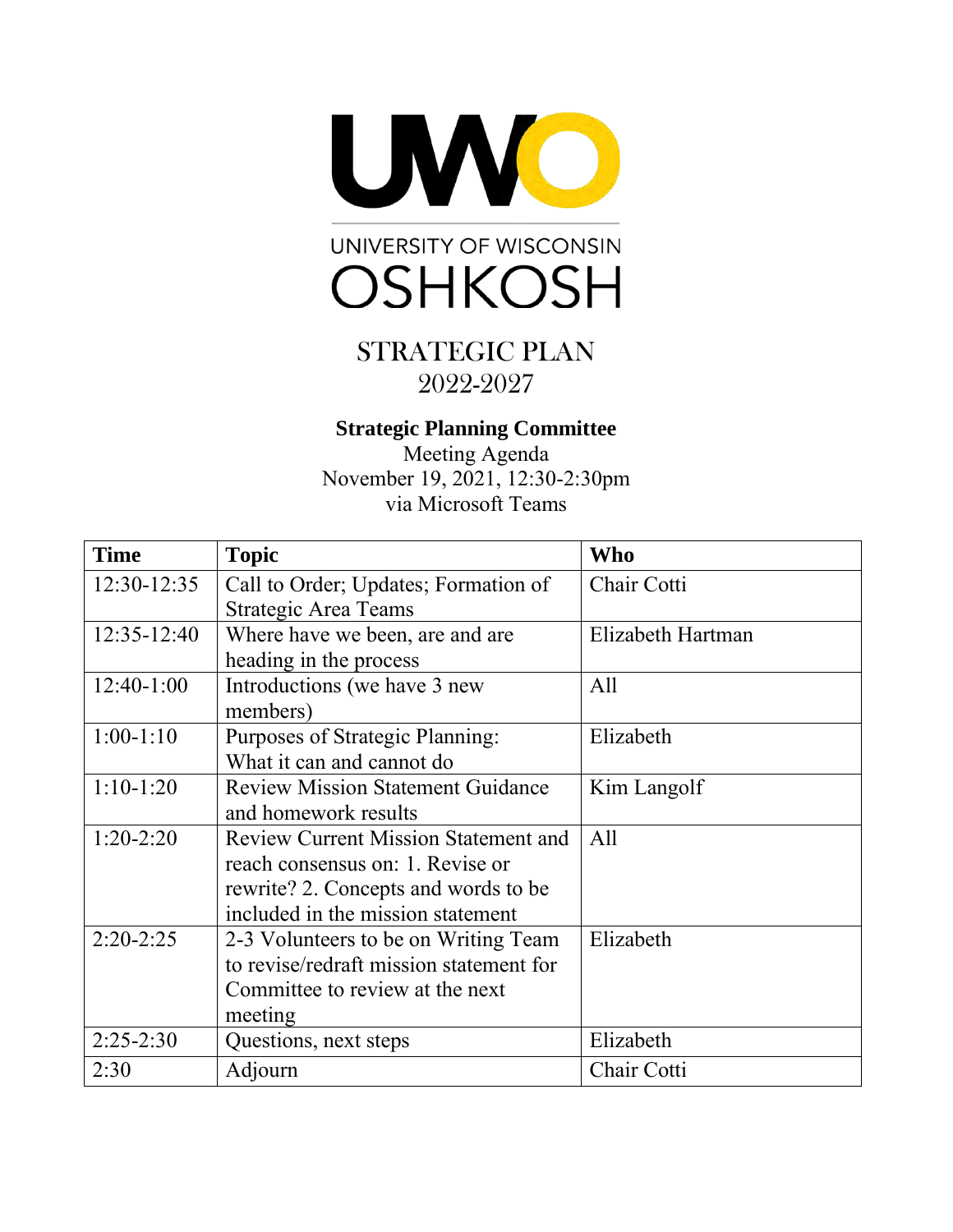

## **Strategic Planning Committee Minutes Friday, November 19, 2021, 12:30-2:30 p.m. via Microsoft Teams**

#### **Attendees:**

- Committee Members: Brooke Berrens, Karl Boehler, Rocio Cortes, Chair Chad Cotti, Damira Grady, Toni House, Grace Lim, Pam Massey, Luiza Nelson, Alayne Peterson
- Subject Matter Experts: Byron Adams, Caroline Geary, Aggie Hanni, Charles Hill, Lynn Kleman, Jeffrey Sachse, Carlos Salazar, Stephanie Spehar
- Project Team Members: Elizabeth Hartman, Kimberly Langolf
- UMC Representative: Shane Nyman

#### **12:30-12:35**

#### **Call to Order; Updates; Formation of Strategic Area Teams**  *Chair Chad Cotti*

• Chair Chad Cotti called the meeting to order at 12:30pm. He thanked everyone for coming. He stated there are three new Subject Matter Experts (SME).

#### **12:35-12:40**

#### **Where Have We Been, Are And Are Heading In The Process** *Elizabeth Hartman*

- Elizabeth Hartman stated there will be weekly communications from the Project Managers. She presented a PowerPoint. She spoke about the following items:
	- o Agenda
	- o Where we have been and are going in the process
	- o The Strategic Planning Process
	- o Some next steps

**12:40-12:50**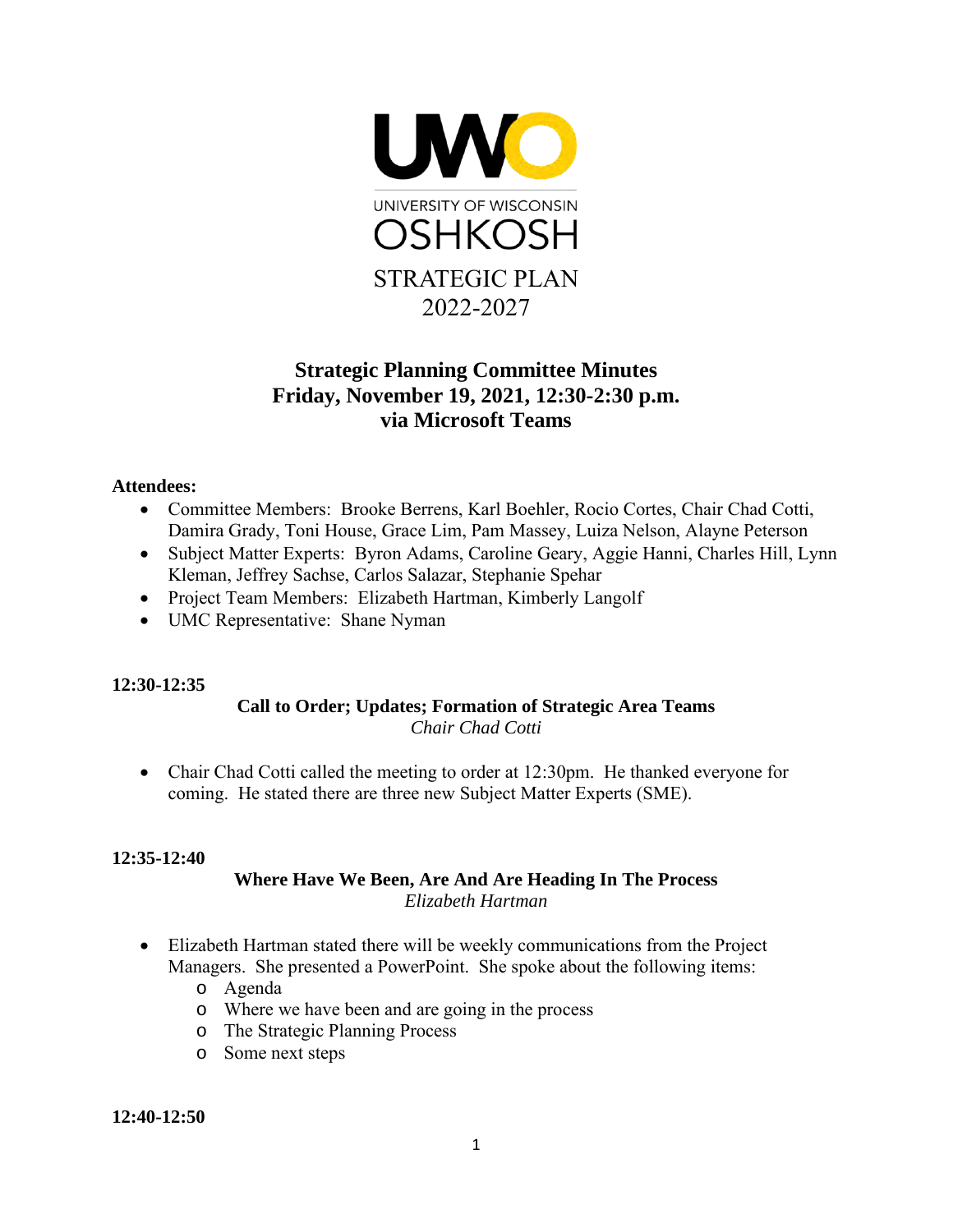## **Introductions (We Have 3 New Members)**

*All*

• Everyone introduced themselves to one another.

#### **12:50-1:00**

#### **Purposes of Strategic Planning: What It Can and Cannot Do**  *Elizabeth Hartman*

• Elizabeth Hartman discussed the purpose of the Strategic Plan and capabilities of the it.

#### **1:00-1:05**

#### **Review Mission Statement Guidance and Homework Results** *Kim Langolf*

• Kim Langolf reminded everyone about the homework. She said it would be best to give everyone back a little bit of time today to complete the homework in order to get the best results.

#### **1:05-1:10**

#### **Questions, Next Steps** *Elizabeth Hartman*

• Elizabeth Hartman thanked everyone for the great discussion. She explained some of the next steps.

**1:10** 

#### **Adjourn**

#### *Chair Chad Cotti*

• Chair Chad Cotti thanked everyone for the time. He adjourned the meeting at 1:10 pm.

*Next meeting*: Monday, November 22<sup>nd</sup>.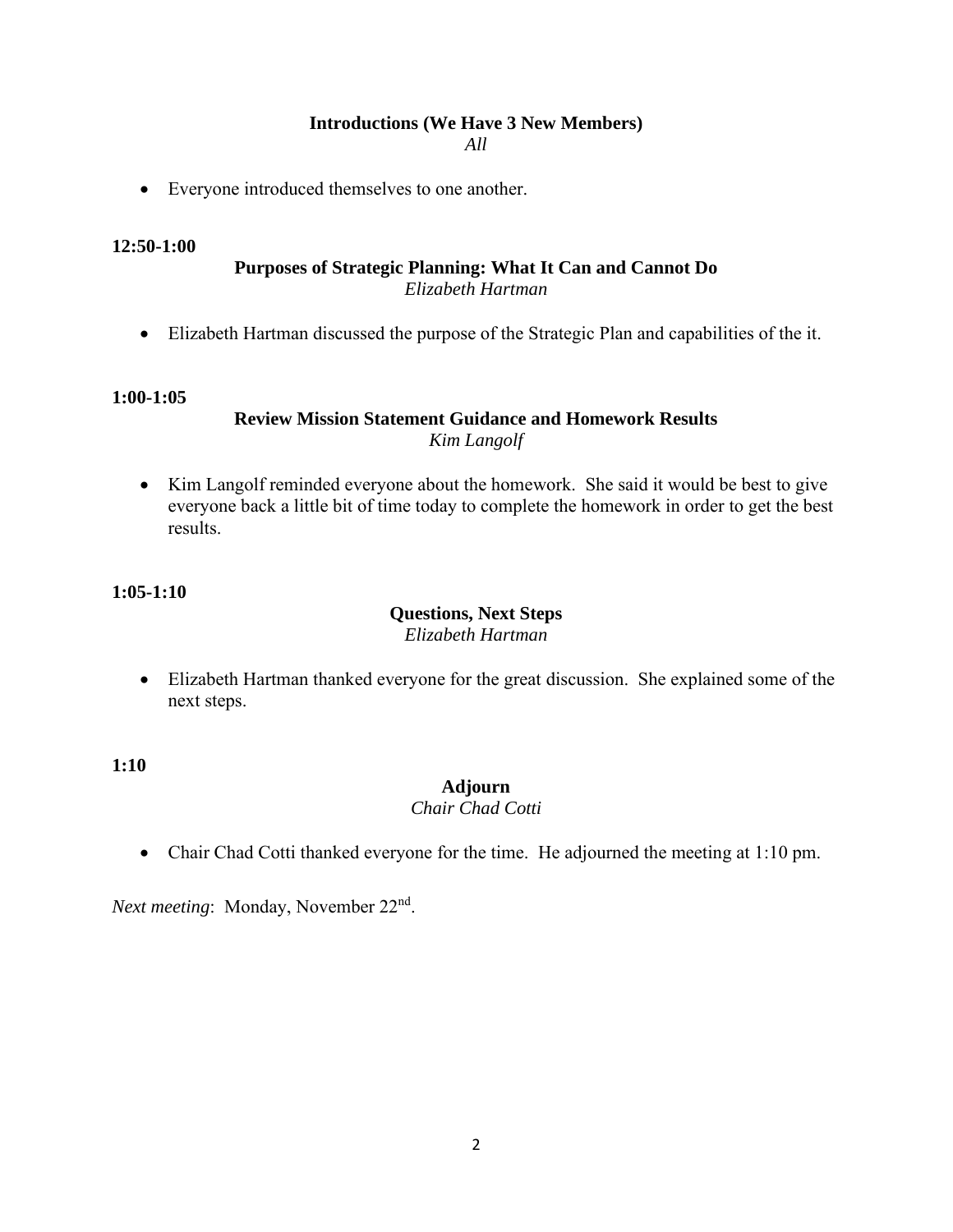



## **Strategic Planning Committee**

Meeting Agenda December 3, 2021, 2:00-4:00pm via Microsoft Teams

| <b>Time</b> | <b>Topic</b>                                  | Who                  |
|-------------|-----------------------------------------------|----------------------|
| $2:00-2:05$ | Call to Order                                 | Chair Dr. Chad Cotti |
| $2:05-2:10$ | Where have we been, are and are               | Elizabeth Hartman    |
|             | heading in the process                        |                      |
|             | Where have we been?                           |                      |
|             | Prior to Strategic Planning,                  |                      |
|             | conducted an Environmental                    |                      |
|             | Scan                                          |                      |
|             | • Conducted SWOT Analysis                     |                      |
|             | Added Subject Matter Experts to<br>$\bullet$  |                      |
|             | assist with operational process               |                      |
|             | Received (or receiving) feedback<br>$\bullet$ |                      |
|             | on Vision and Strategic Priority              |                      |
|             | ideas from Leadership Council,                |                      |
|             | Governance groups, and other                  |                      |
|             | internal/external stakeholders                |                      |
|             | • Received general Strategic                  |                      |
|             | Planning feedback from Fox                    |                      |
|             | Cities campus                                 |                      |
|             | Introduced Mission and Vision<br>$\bullet$    |                      |
|             | <b>Mission and Vision Overview</b>            |                      |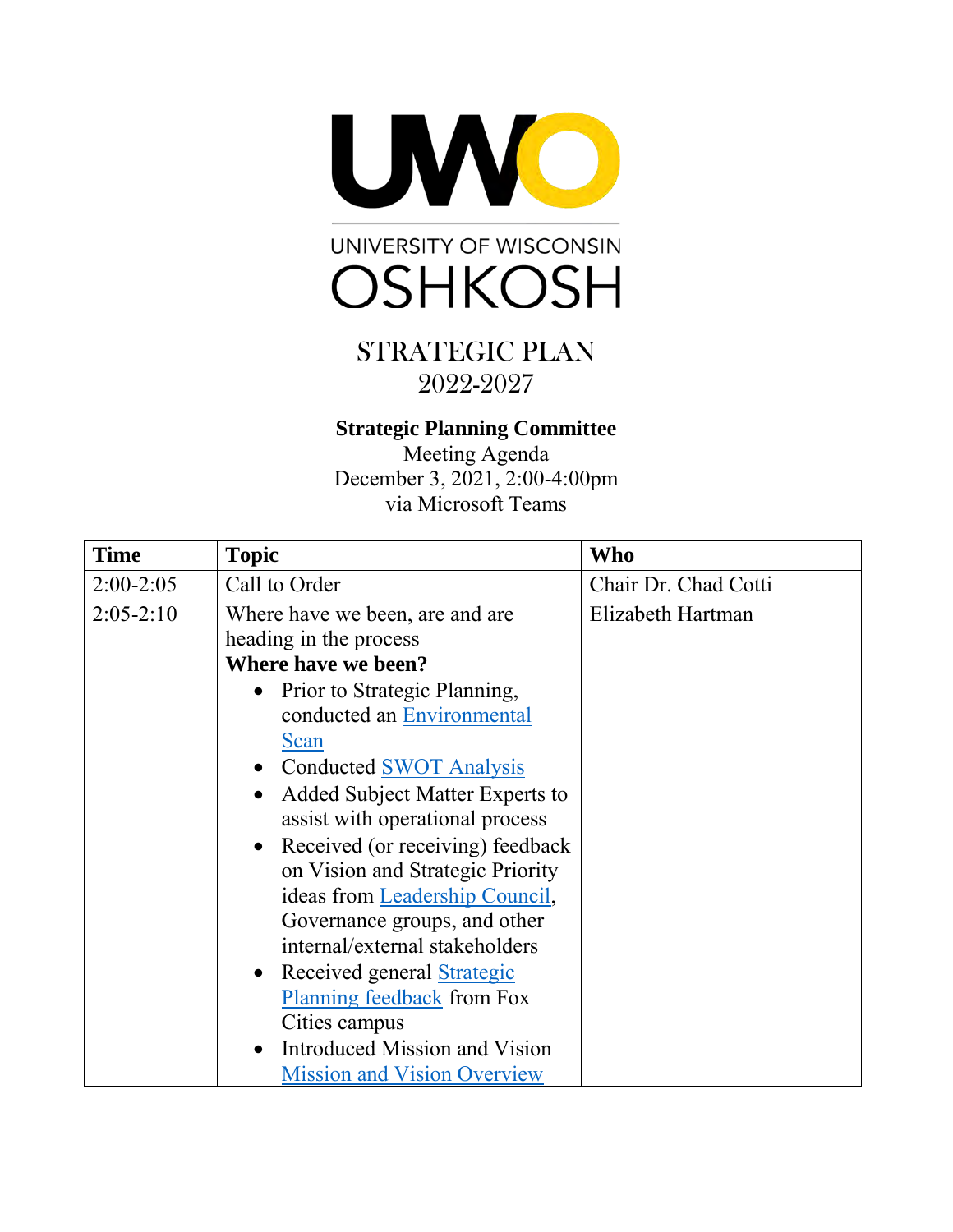|             | • Have had presentations on<br>Sustainability and Inclusive<br>Excellence. Recordings and<br>Presentations<br>• Completed Mission homework<br>• Decided to defer discussion on<br>Mission and Vision until after<br>Committee has developed<br>Strategic Priorities.<br>What happened this past week?<br>It was a short week because of<br>$\bullet$<br>the holiday so there was not a lot<br>of activity in addition to the<br>meeting on the 22nd.<br>Added slide decks for<br>$\bullet$ |                |
|-------------|--------------------------------------------------------------------------------------------------------------------------------------------------------------------------------------------------------------------------------------------------------------------------------------------------------------------------------------------------------------------------------------------------------------------------------------------------------------------------------------------|----------------|
|             | Sustainability and Inclusive<br>Excellence and the meeting<br>recording for Inclusive<br>Excellence (link above)                                                                                                                                                                                                                                                                                                                                                                           |                |
|             | What will happen this week?<br>Revised calendar and input<br>$\bullet$<br>strategy<br>This meeting                                                                                                                                                                                                                                                                                                                                                                                         |                |
|             | What will happen next week and<br>beyond?<br>Meeting on December 8<br>Break for the holidays<br>Come back to work in January -<br>additional presentations from<br>SMEs, review input and split<br>into teams to generate ideas for<br>strategic priorities                                                                                                                                                                                                                                |                |
| $2:10-2:20$ | Review/Discussion on Revised<br>Calendar/Process                                                                                                                                                                                                                                                                                                                                                                                                                                           | Elizabeth; All |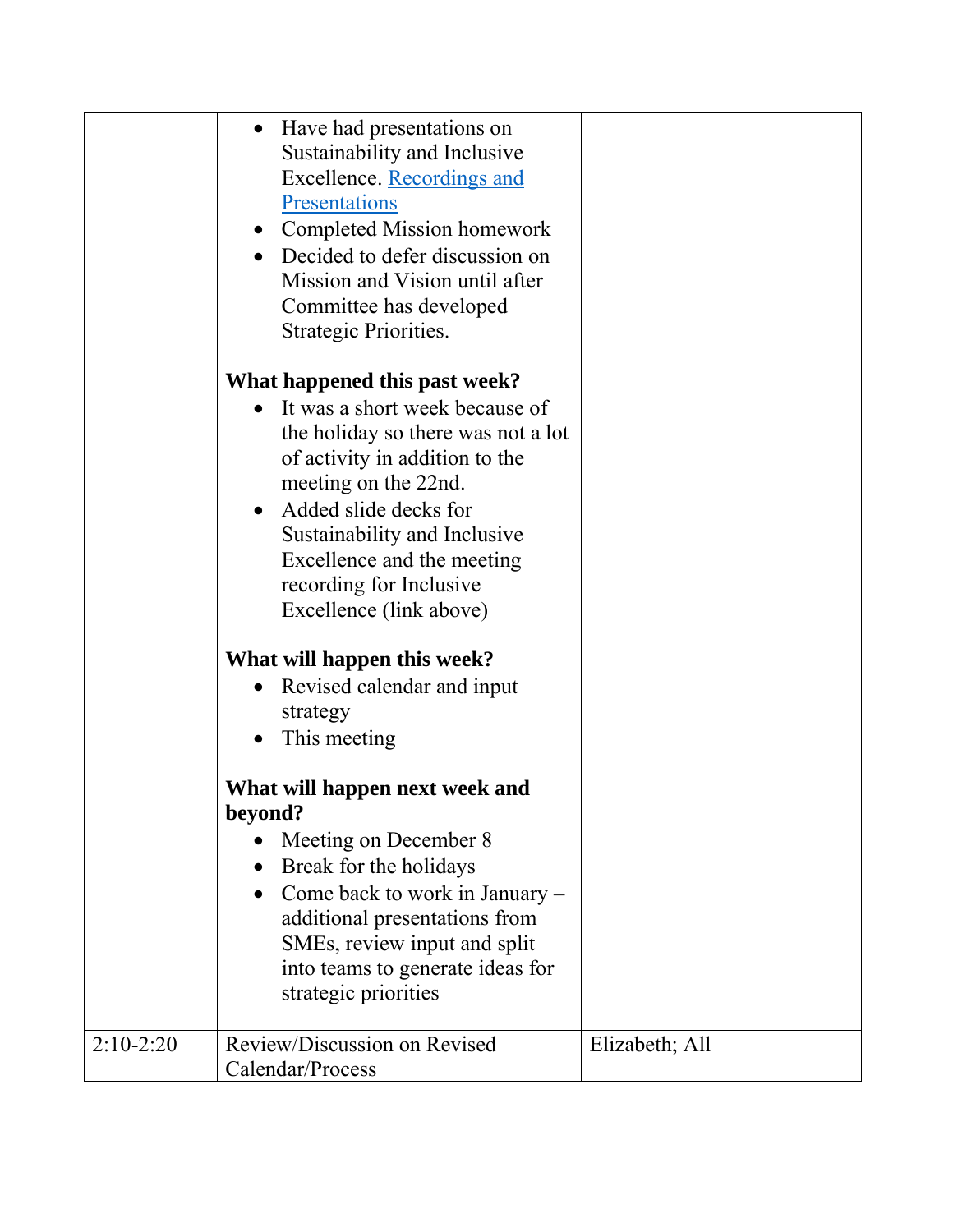| $2:20-2:30$   | Review/Discussion on Input-from       | Elizabeth; All       |
|---------------|---------------------------------------|----------------------|
|               | whom and how?                         |                      |
| $2:30-3:20$   | Presentation/Discussion on Enrollment | Dr. Aggie Hanni; All |
|               | Management                            |                      |
| $3:20 - 3:50$ | Presentation/Discussion on External   | Jeff Sachse; All     |
|               | Projects/Relations                    |                      |
| $3:50-4:00$   | Questions, next steps                 | Elizabeth            |
| 4:00          | Adjourn                               | Chair Cotti          |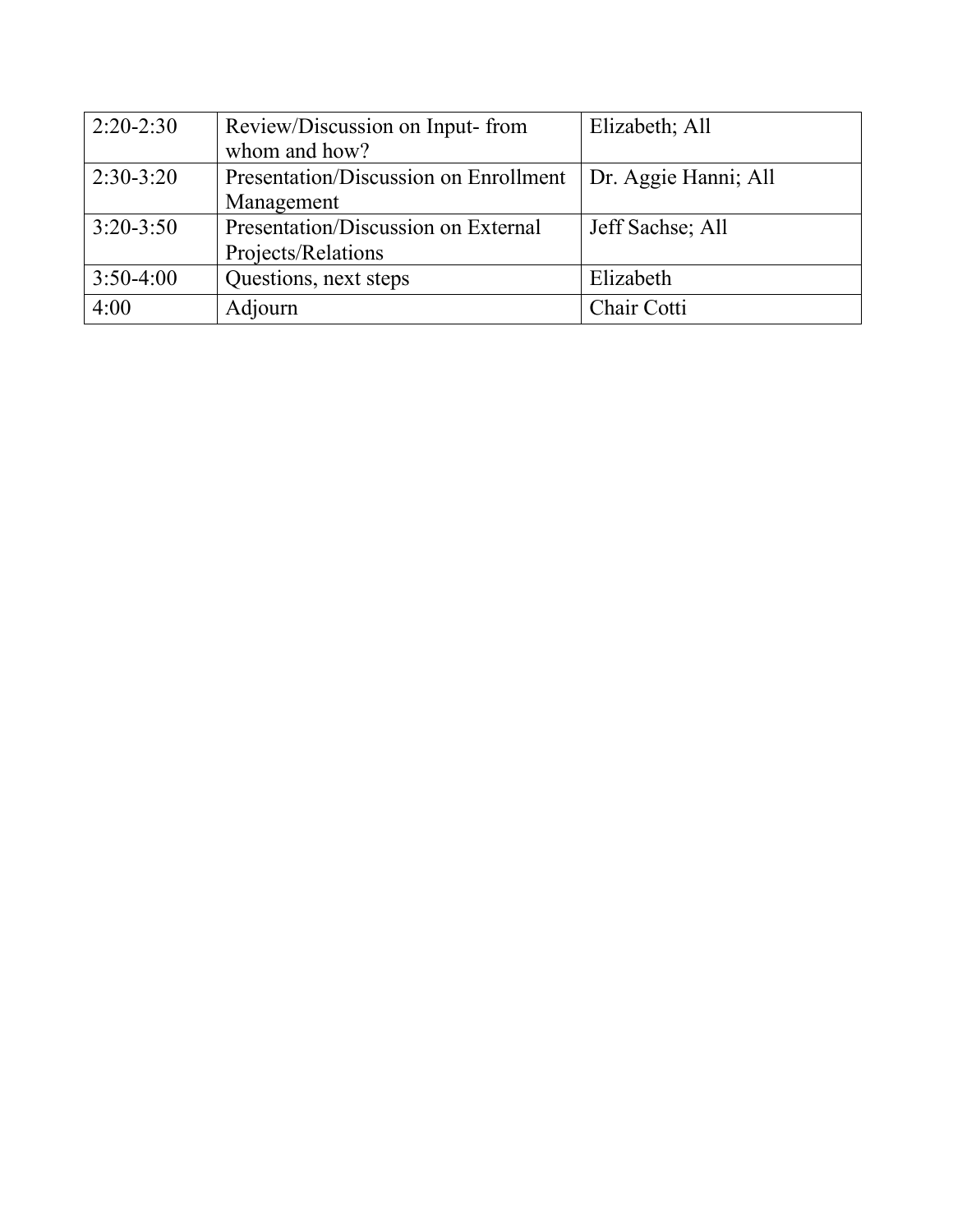

## **Strategic Planning Committee Minutes Friday, December 3, 2021, 2:00-4:00 p.m. via Microsoft Teams**

#### **Attendees:**

- Committee Members: Brooke Berrens, Karl Boehler, Teysha Bowser, Rocio Cortes, Chair Chad Cotti, Damira Grady, Toni House, Grace Lim, Pam Massey, Luiza Nelson, Alayne Peterson, Joe Pirillo
- Subject Matter Experts: Laurence Carlin, Caroline Geary, Aggie Hanni, Lynn Kleman, Jeffrey Sachse, Carlos Salazar, Stephanie Spehar, Elizabeth Whalley
- Project Team Members: Elizabeth Hartman, Mina Kuss
- UMC Representative: Shane Nyman
- Other: N/A

**2:00-2:05** 

#### **Call to Order**

*Chair Dr. Chad Cotti* 

• Chair Dr. Chad Cotti called the meeting to order at 2:01pm. He thanked the project management team for the weekly communications. He also thanked Dr. Aggie Hanni and Jeff Sachse for presenting today. He said if there are any questions on anything, please feel free to reach out.

#### **2:05-2:10**

#### **Where Have We Been, Are And Are Heading In The Process** *Elizabeth Hartman*

- Elizabeth Hartman presented a PowerPoint. She spoke about the following items: o Agenda
	- There are a couple items that will have to be pushed to the next meeting.
		- Review/Discussion on Revised Calendar/Process
		- Review/Discussion on Input from Whom and How?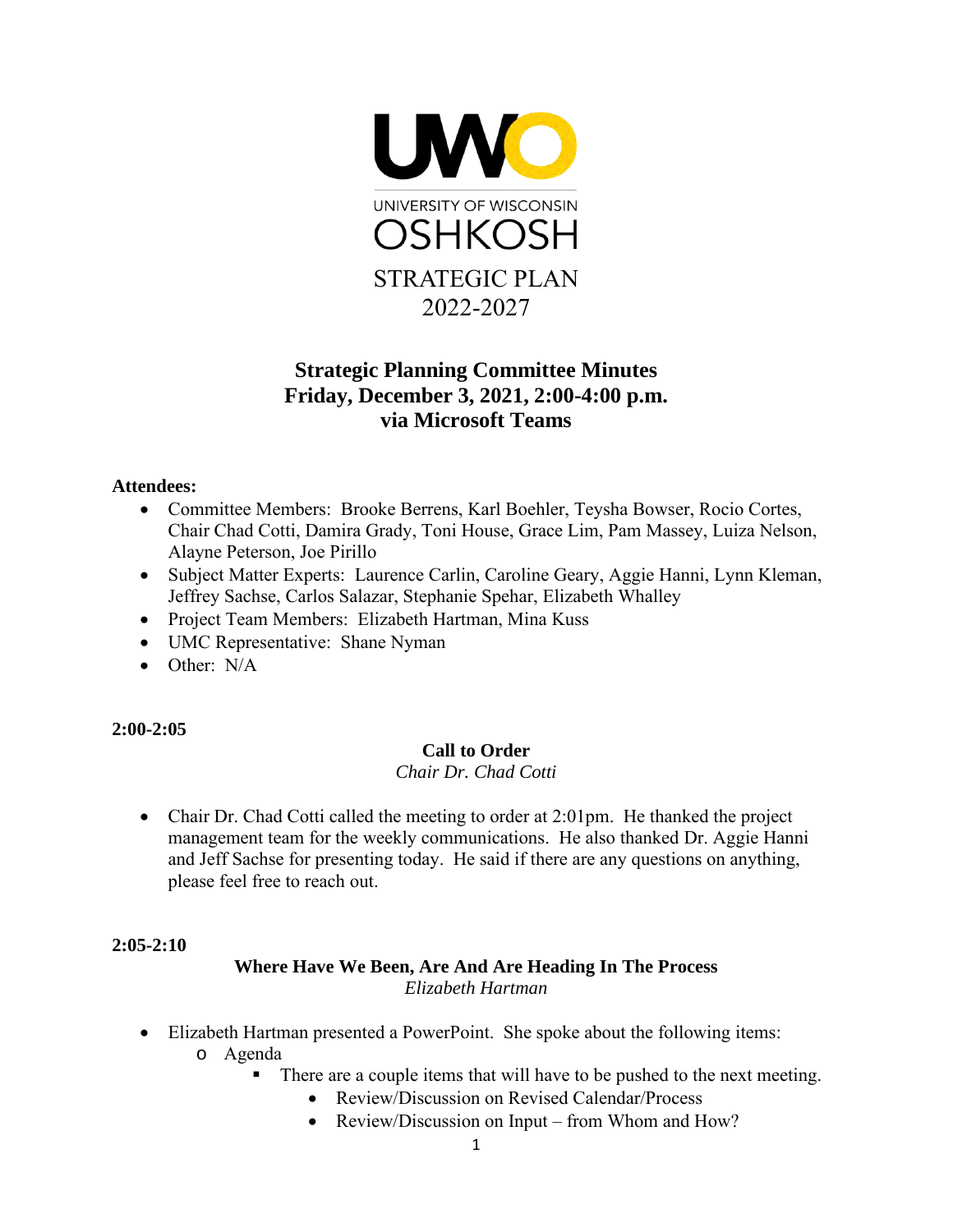- o Where we have been?
- o What happened this past week?
- o What will happen this week?
- o What will happen next week and beyond?

#### **2:10-3:00**

#### **Presentation/Discussion on Enrollment Management**

*Dr. Aggie Hanni; All* 

• Dr. Aggie Hanni presented on Enrollment Management. After the presentation, she answered questions from the group.

#### **3:00-3:50**

#### **Presentation/Discussion on External Projects/Relations**  *Jeff Sachse; All*

• Jeff Sachse presented on External Projects/Relations. After the presentation, he answered questions from the group.

#### **3:50-4:00**

#### **Questions, Next Steps**

*Elizabeth Hartman* 

• Elizabeth Hartman thanked everyone for the great discussion. She also thanks Dr. Aggie Hanni and Jeff Sachse for presenting. She explained the next steps.

**4:00** 

#### **Adjourn**

#### *Chair Chad Cotti*

• Chair Chad Cotti thanked everyone for the time. He adjourned the meeting at 4:00 pm.

*Next meeting*: Wednesday, December 8<sup>th</sup>.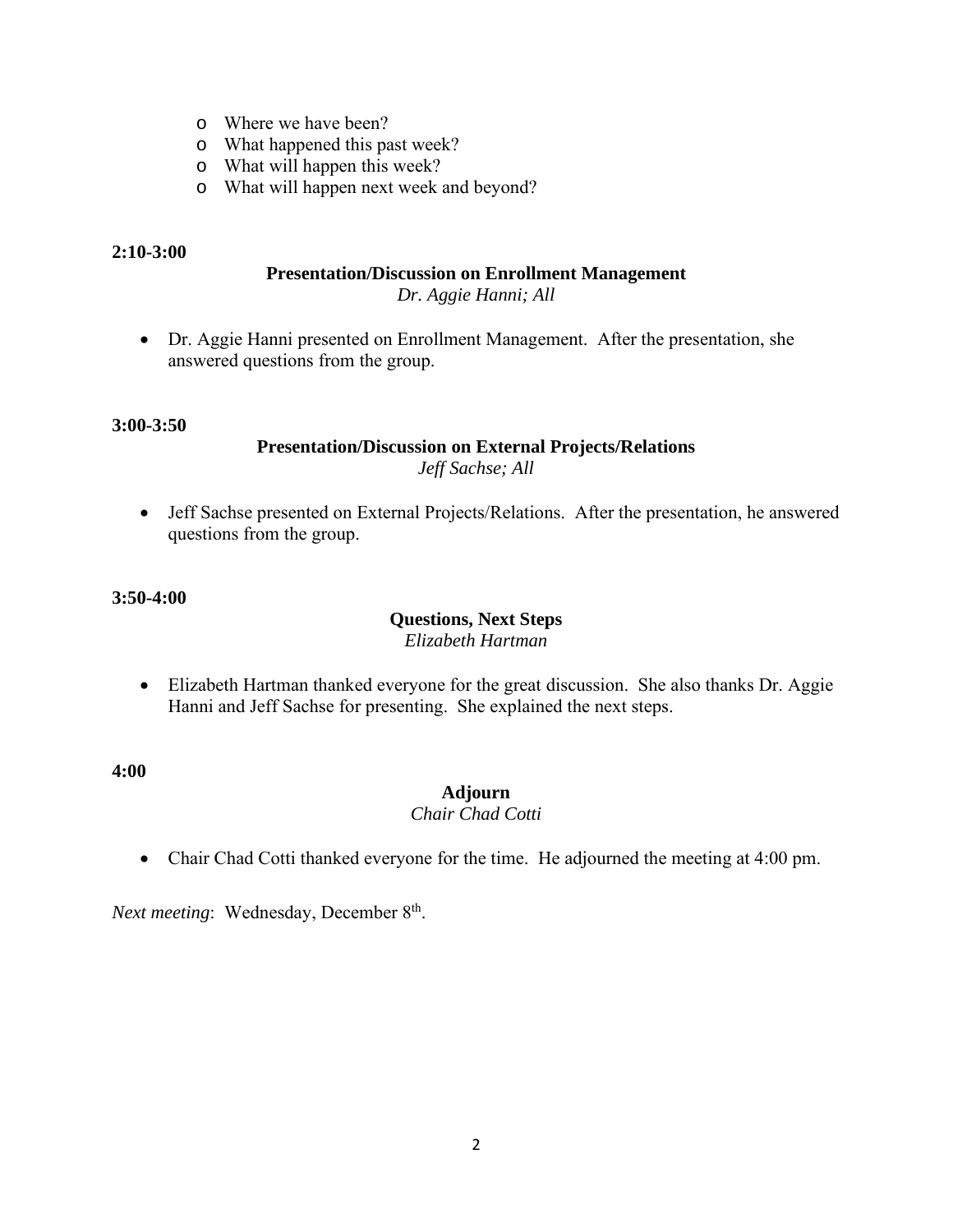

# STRATEGIC PLAN

# 2022-2027

## **Strategic Planning Committee**

Meeting Agenda January 12, 2022, 10:00-11:30pm via Microsoft Teams

| <b>Time</b>     | <b>Topic</b>                                              | <b>Who</b>            |
|-----------------|-----------------------------------------------------------|-----------------------|
| $10:00-10:05$   | Call to Order; Introductory comments                      | Chair Chad Cotti      |
| $10:05 - 10:10$ | Where have we been, are and are<br>heading in the process | Elizabeth Hartman     |
| $10:10-10:55$   | Presentation/Discussion on Associate<br>Degrees           | <b>Caroline Geary</b> |
| $10:55-11:25$   | Presentation/Discussion on Advising                       | Liz Whalley           |
| $11:25-11:30$   | Questions, next steps                                     | Elizabeth             |
| 11:30           | Adjourn                                                   | Chair Cotti           |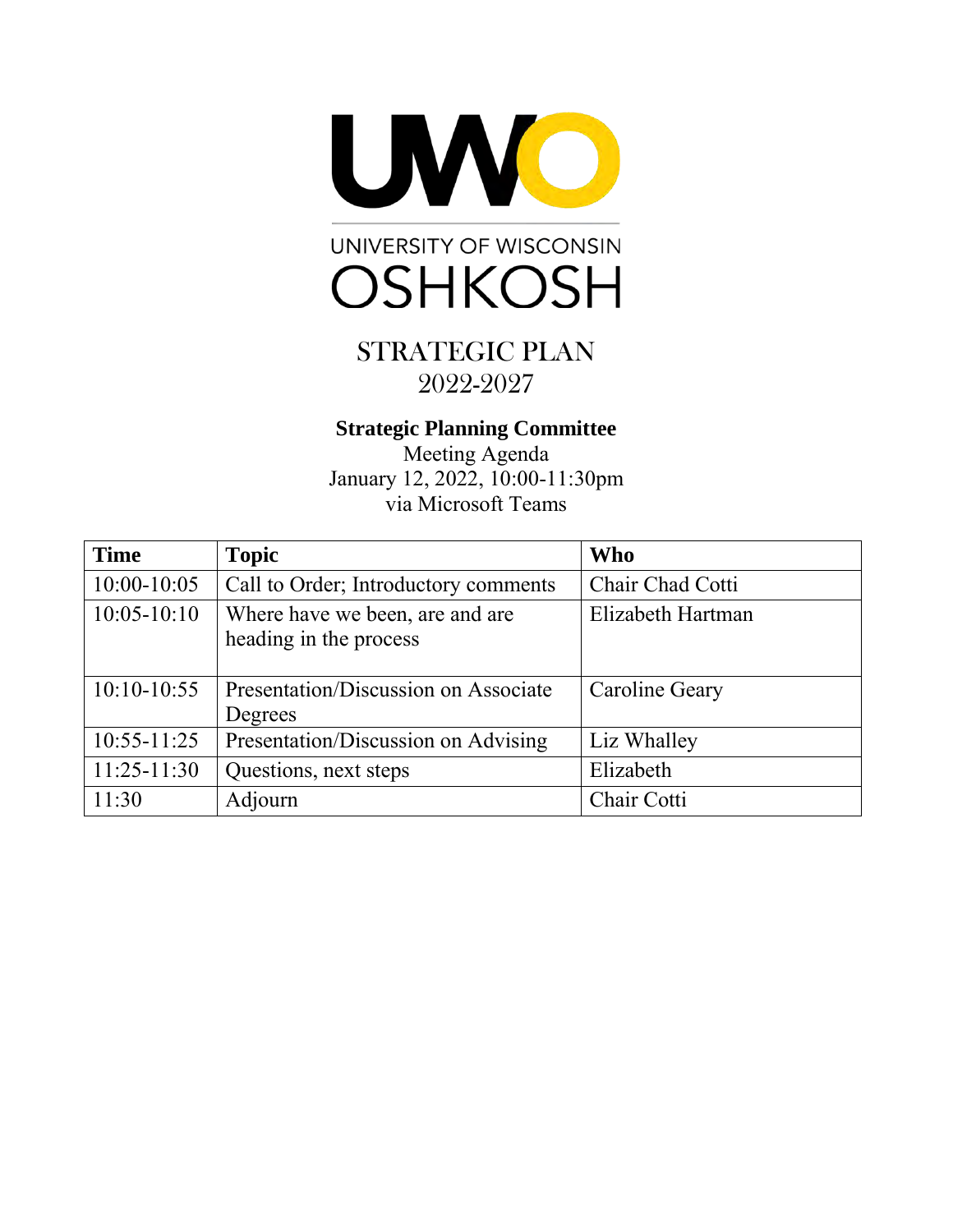

## **Strategic Planning Committee Minutes Wednesday, January 12, 2022, 10:00-11:30 a.m. via Microsoft Teams**

#### **Attendees:**

- Committee Members: Brooke Berrens, Karl Boehler, Teysha Bowser, Vice Chair Jennifer Christus, Rocio Cortes, Chair Chad Cotti, Heather Englund, Toni House, Grace Lim, Pam Massey, Alayne Peterson, Joe Pirillo
- Subject Matter Experts: Byron Adams, Laurence Carlin, Caroline Geary, Charles Hill, Lynn Kleman, Carlos Salazar, Stephanie Spehar, Elizabeth Whalley
- Project Team Members: Elizabeth Hartman, Mina Kuss, Kim Langolf
- UMC Representative: Shane Nyman
- Other: John Koker

#### **10:00-10:05**

#### **Call to Order; Introductory Comments** *Chair Dr. Chad Cotti*

• Chair Dr. Chad Cotti called the meeting to order at 10:01am. He said a few others along with him will be giving a Strategic Plan update during the Cabinet retreat on January 13th.

#### **10:05-10:10**

#### **Where Have We Been, Are and Are Heading in The Process** *Elizabeth Hartman*

- Elizabeth Hartman talked about the Strategic Planning teams and the makeup of each team.
- She asked for everyone in the group to identify no less than 3 values/foundational elements/guiding principles by 10am on Friday, January 14th.
- She spoke about the following items:
	- o Agenda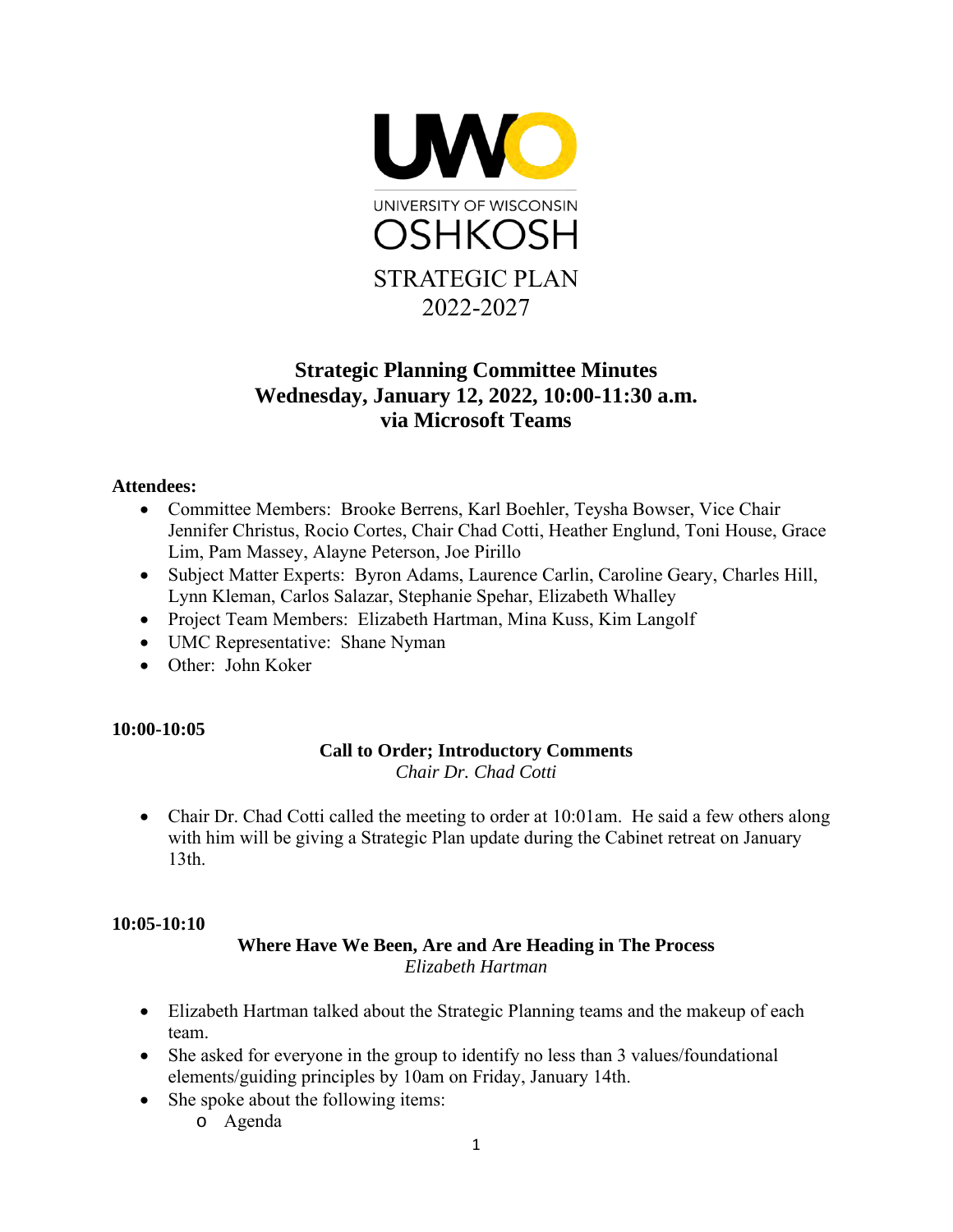- o Where we have been?
- o What happened this past week?
- o What will happen this week?
- o What will happen next week and beyond?

#### **10:10-10:45**

#### **Presentation/Discussion on Associate Degrees** *Caroline Geary*

• Caroline Geary presented on associate degrees. After the presentation, she answered questions from the group.

#### **10:45-11:25**

#### **Presentation/Discussion on Advising** *Liz Whalley*

• Liz Whalley presented on advising. After the presentation, she answered questions from the group.

#### **11:25-11:30**

#### **Questions, Next Steps**

*Elizabeth Hartman* 

• Elizabeth Hartman thanked everyone for the great discussion and feedback. She also thanked Caroline Geary and Liz Whalley for presenting. She explained the next steps.

**11:30** 

#### **Adjourn**

#### *Chair Dr. Chad Cotti*

• Chair Chad Cotti thanked everyone for the time. He adjourned the meeting at 11:30 am.

*Next meeting*: Friday, January 14<sup>th</sup>.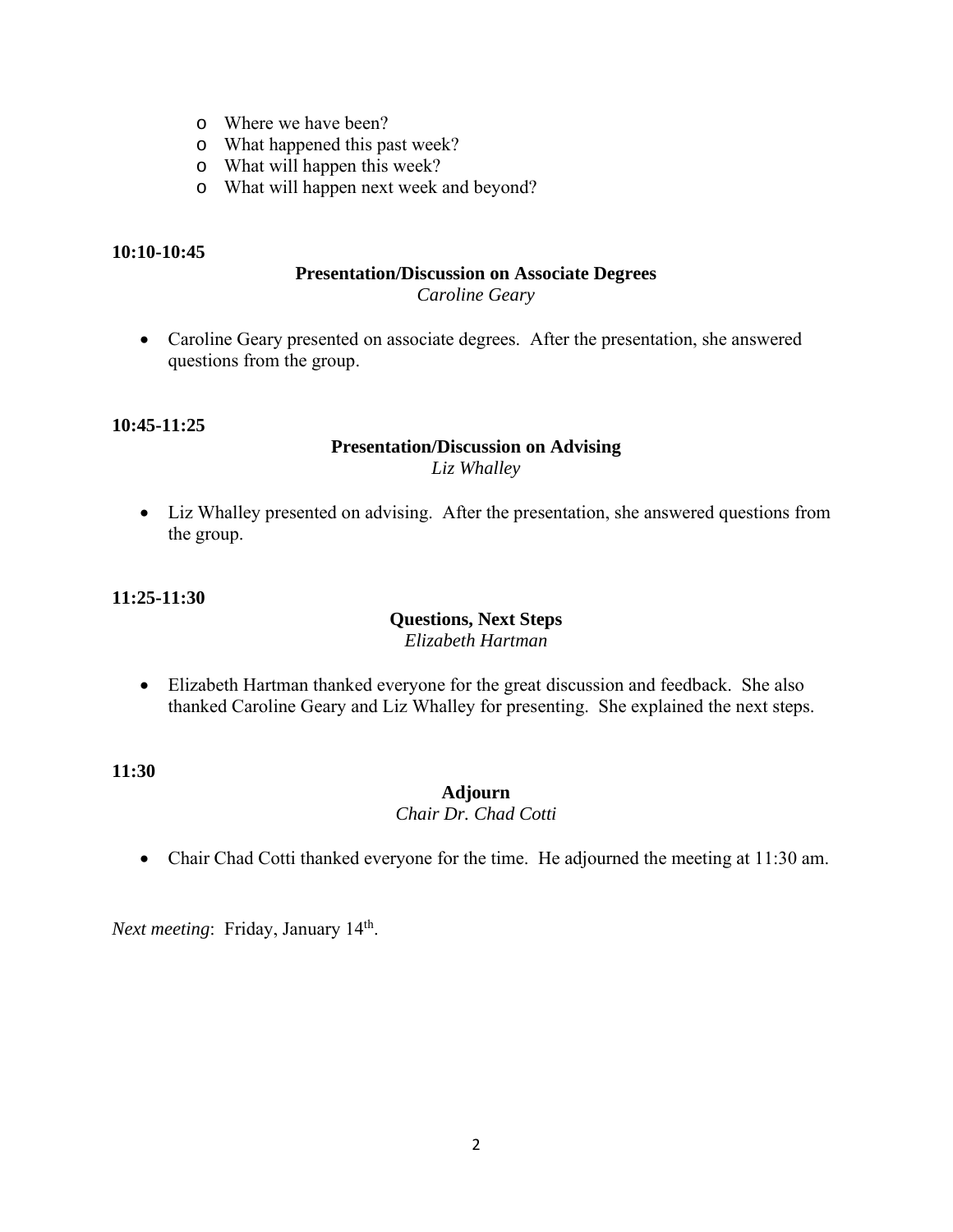

## **Strategic Planning Committee Minutes Friday, January 14, 2022, 2:00-4:00 p.m. via Microsoft Teams**

#### **Attendees:**

- Committee Members: Brooke Berrens, Karl Boehler, Teysha Bowser, Vice Chair Jennifer Christus, Rocio Cortes, Chair Chad Cotti, Damira Grady, Toni House, Grace Lim, Pam Massey, Luiza Nelson, Alayne Peterson
- Subject Matter Experts: Byron Adams, Caroline Geary, Aggie Hanni, Charles Hill, Lynn Kleman, Jeffrey Sachse, Carlos Salazar, Stephanie Spehar
- Project Team Members: Elizabeth Hartman, Mina Kuss
- UMC Representative: Shane Nyman
- Other: John Koker

#### **2:00-2:05**

#### **Call to Order; Introductory Comments** *Chair Dr. Chad Cotti*

• Chair Dr. Chad Cotti called the meeting to order at 2:01 pm. He said today the group will be working on foundational elements/values/guiding principles.

#### **2:05-2:10**

#### **Agenda Review**

*Elizabeth Hartman* 

• Elizabeth Hartman stated this will be a working meeting, therefore, there won't be an official agenda. She said everyone will be splitting into their Strategic Planning teams to work on foundational elements/values/guiding principles. She stated that the Strategic Planning teams are Student Experience, Workplace Culture, Institutional Innovation and Development and Organizational Identity.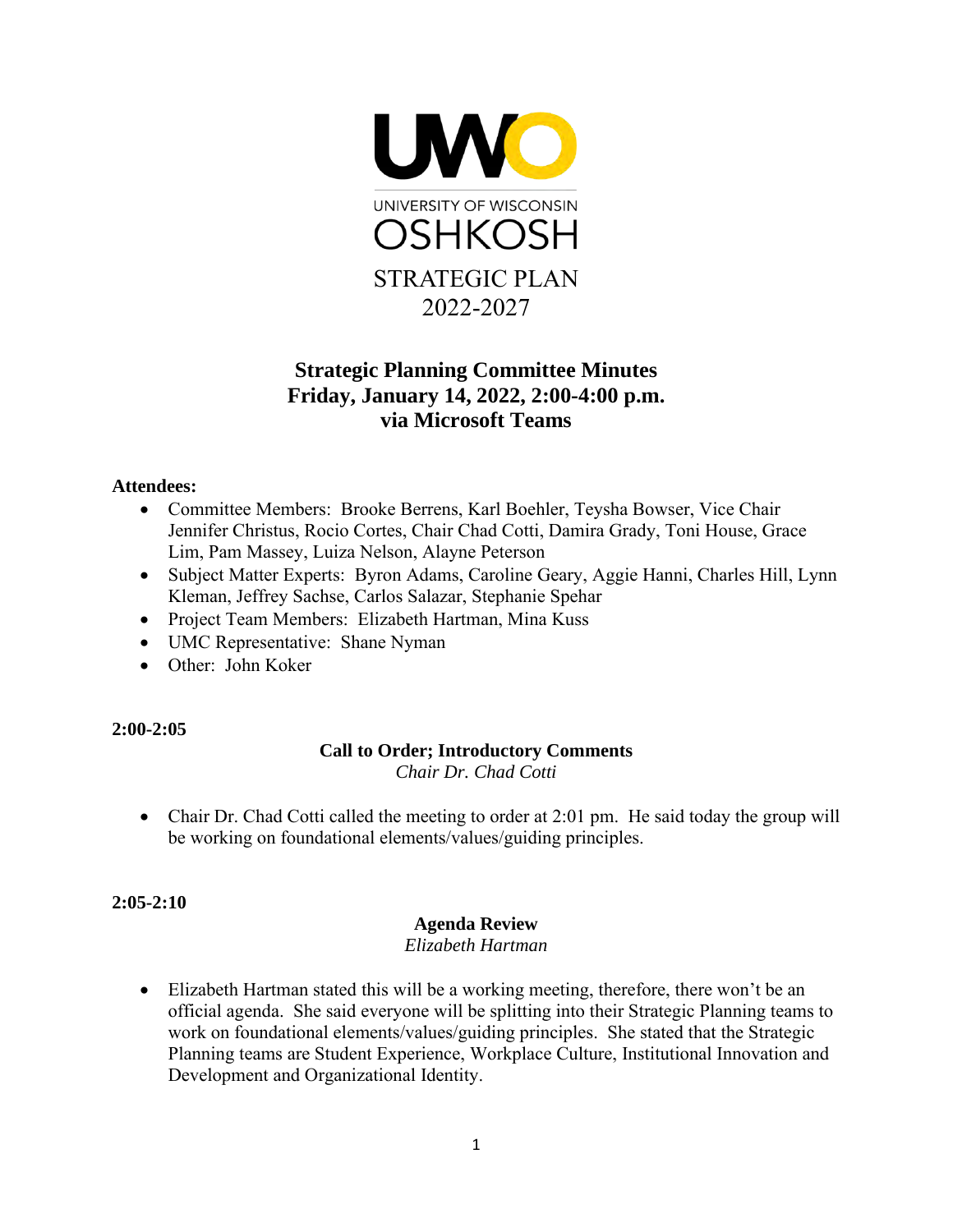#### **2:10-3:05**

#### **Strategic Planning Teams – Breakout Rooms**

*All*

• The teams went into their breakout rooms and worked on foundational elements/values/guiding principles.

#### **3:05-3:25**

#### **Report Out on Values List**  *All*

• The group came back together. A representative from each team presented on their group's work.

**3:25-3:30** 

#### **Questions, Next Steps** *Elizabeth Hartman*

• Elizabeth Hartman thanked everyone. She stated that a small team will work together to synthesis the input from all the teams.

**3:30** 

## **Adjourn**

#### *Chair Dr. Chad Cotti*

• Chair Chad Cotti thanked everyone for the time. He adjourned the meeting at 3:32 pm.

*Next meeting*: Thursday, January 27<sup>th</sup>.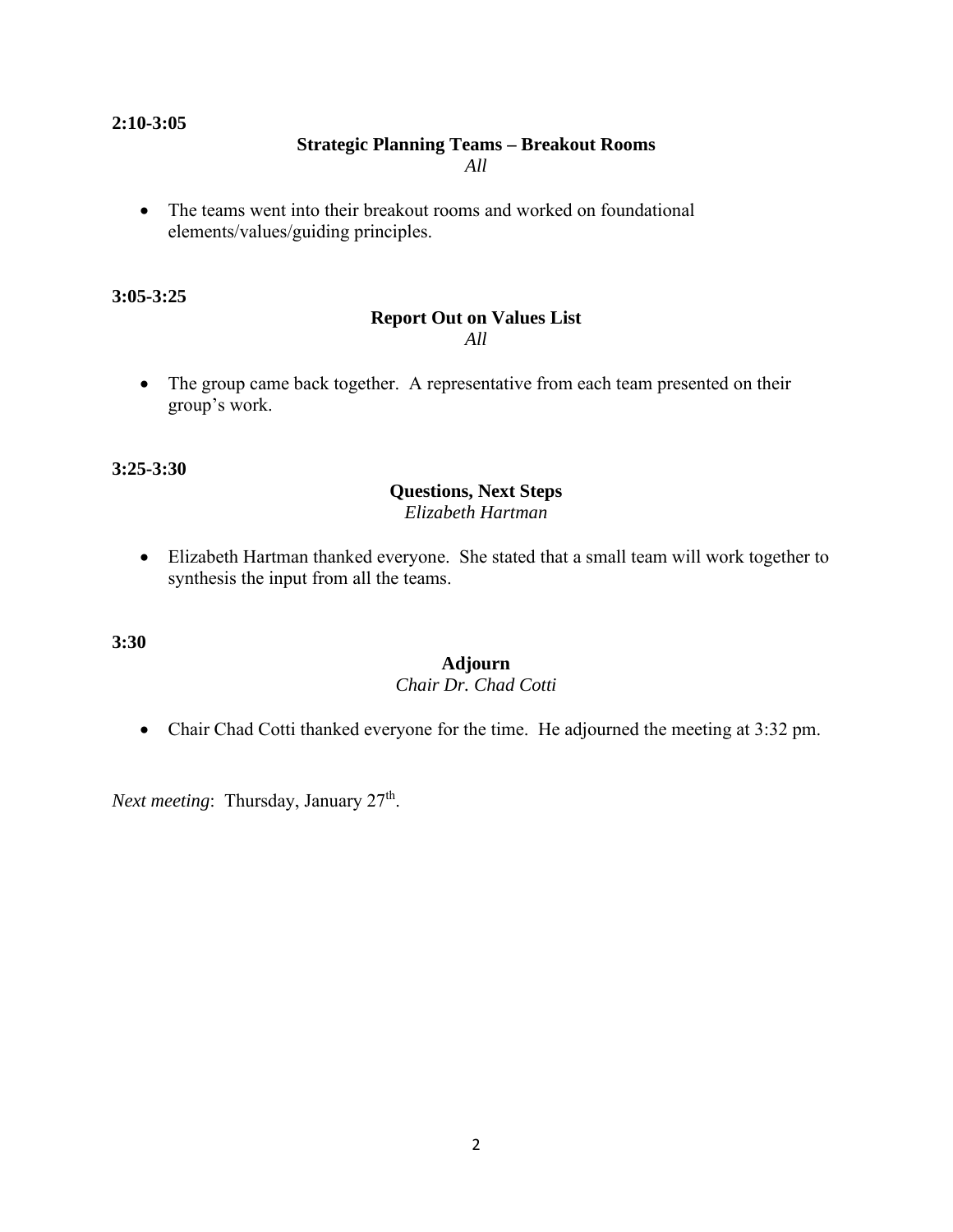



## **Strategic Planning Committee**

Meeting Agenda March 30, 2022, 2:30-4:30pm via Microsoft Teams

| <b>Time</b> | <b>Topic</b>                                                                                                                                                                                                                                                                                                                                                                                                                                                                                                                                                         | Who                                           |
|-------------|----------------------------------------------------------------------------------------------------------------------------------------------------------------------------------------------------------------------------------------------------------------------------------------------------------------------------------------------------------------------------------------------------------------------------------------------------------------------------------------------------------------------------------------------------------------------|-----------------------------------------------|
| $2:30-2:35$ | Call to Order; Introductory comments                                                                                                                                                                                                                                                                                                                                                                                                                                                                                                                                 | Vice Chair Jennifer<br>Schuttlefield-Christus |
| $2:35-2:40$ | Where have we been, are and are<br>heading in the process<br>What is the timeline?<br>Have a draft plan which includes<br>$\bullet$<br>vision, mission, values, strategic<br>priorities and high-level goals<br>prepared by June 1; to be<br>circulated over the summer and<br>with shared governance<br>approvals in September<br>Complete strategic<br>$\bullet$<br>priorities/goals by $\omega$ April 1 –<br>circulate for feedback through<br>mid-April<br>Complete vision mission values<br>$\bullet$<br>by $\omega$ May 1<br>Complete goals by $\omega$ June 1 | Elizabeth Hartman                             |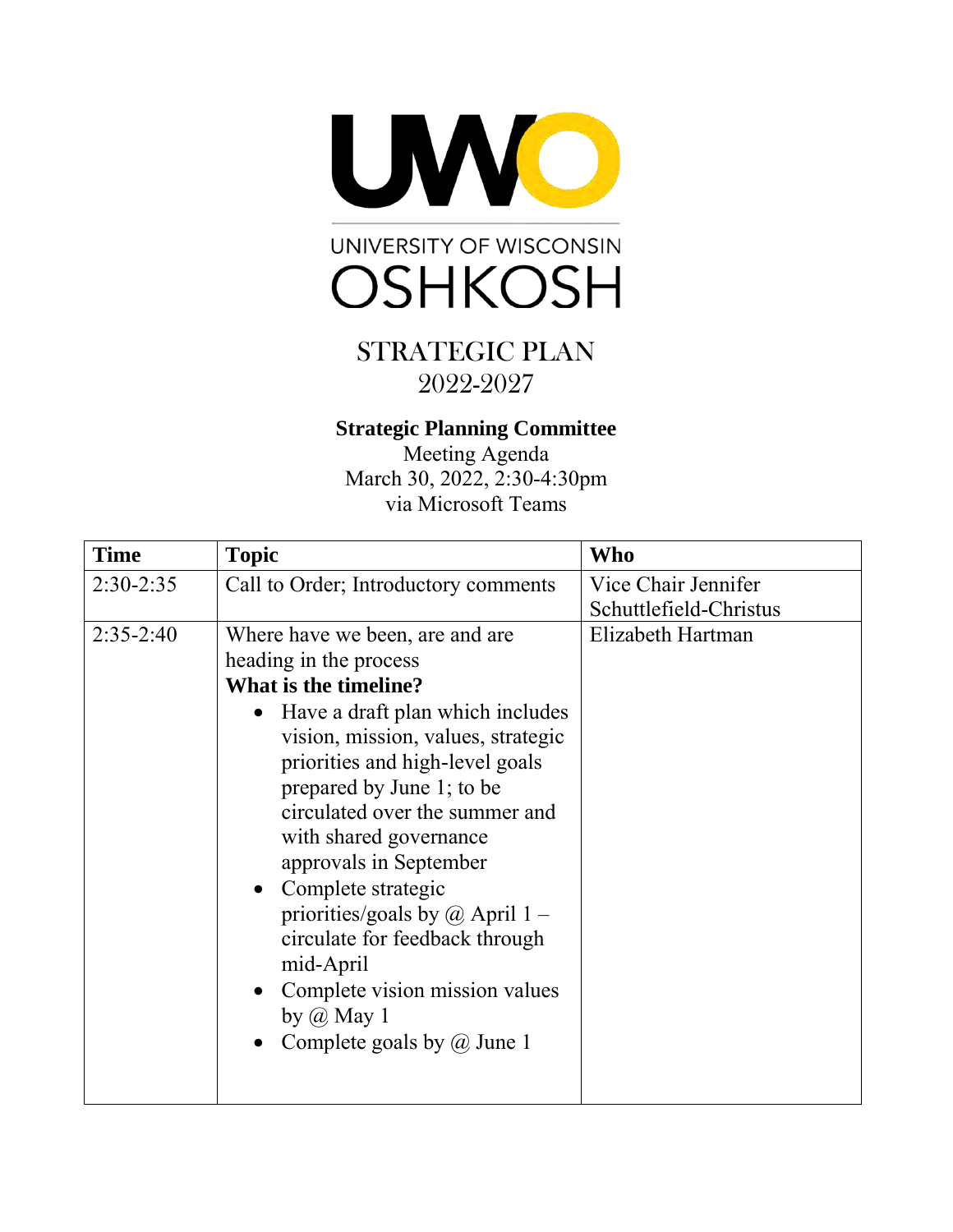| Where have we been?                            |  |
|------------------------------------------------|--|
| • Prior to Strategic Planning,                 |  |
| conducted an Environmental                     |  |
| Scan                                           |  |
| <b>Conducted SWOT Analysis</b>                 |  |
| Added Subject Matter Experts to                |  |
| assist with operational process                |  |
| Received (or receiving) feedback<br>$\bullet$  |  |
| on Vision and Strategic Priority               |  |
| ideas from Leadership Council,                 |  |
| Governance groups, Alumni                      |  |
| Board, entire University                       |  |
| community and other                            |  |
| internal/external stakeholders                 |  |
| Received general <b>Strategic</b><br>$\bullet$ |  |
| <b>Planning feedback</b> from Fox              |  |
| Cities campus                                  |  |
| Introduced Mission and Vision                  |  |
| <b>Mission and Vision Overview</b>             |  |
| Have had presentations on                      |  |
| Sustainability, Inclusive                      |  |
| Excellence, Enrollment                         |  |
| Management, External Project                   |  |
| Revenue/Economic                               |  |
| Development,                                   |  |
| Grants/Research/Sponsored                      |  |
| Programs, AAS and Advising                     |  |
| Completed Mission homework                     |  |
| Decided to defer discussion on                 |  |
| Mission and Vision until after                 |  |
| Committee has developed                        |  |
| <b>Strategic Priorities</b>                    |  |
| <b>Updated Schedule and</b>                    |  |
| <b>Engagement Process</b>                      |  |
| Divided the Committee into four                |  |
| teams to work on strategic                     |  |
| priorities:                                    |  |
| Student experience<br>$\circ$                  |  |
| Workplace Culture<br>O                         |  |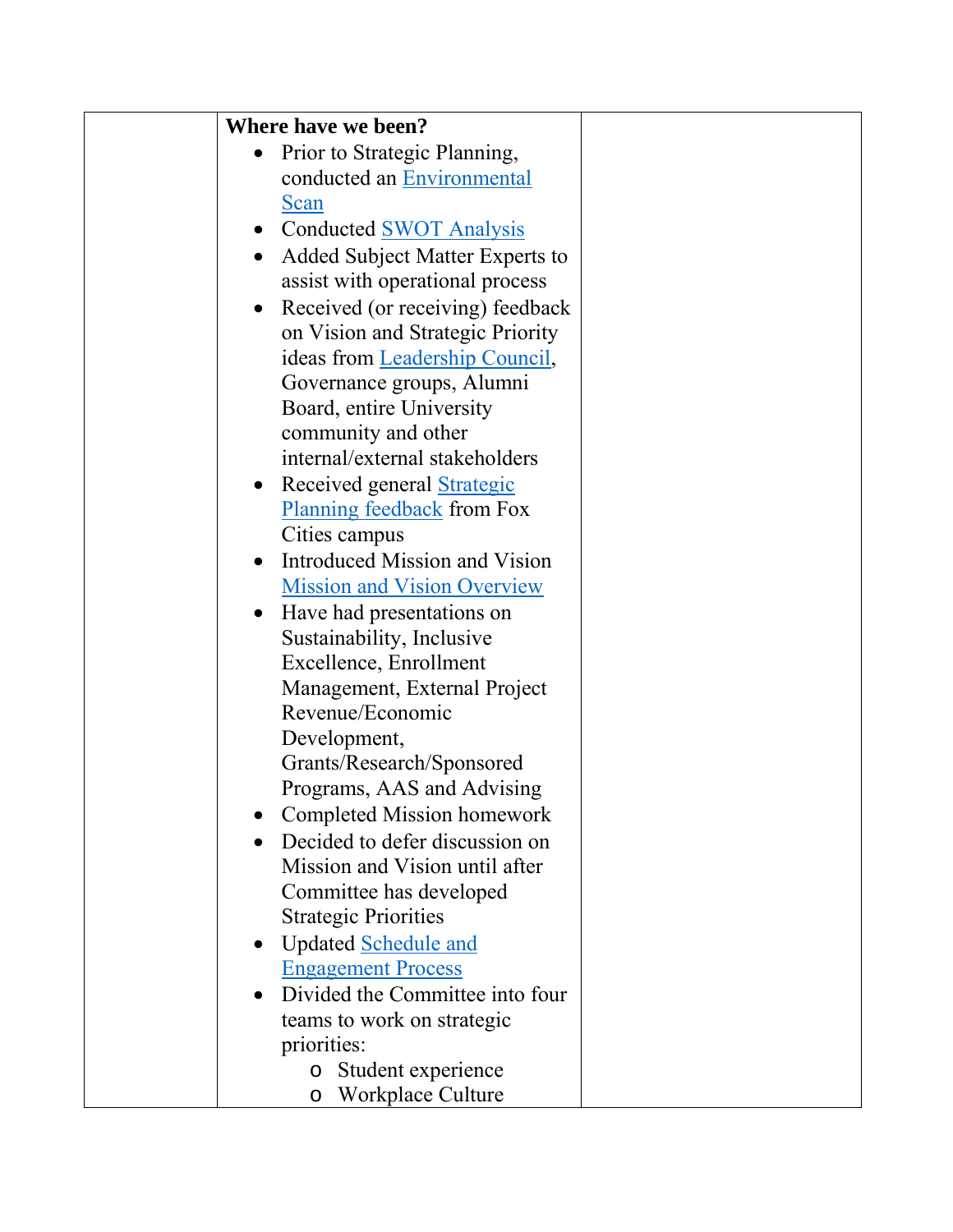| Institutional<br>$\circ$                  |  |
|-------------------------------------------|--|
| Innovation/Success                        |  |
| <b>Organizational Identity</b><br>$\circ$ |  |
| Committee meeting in strategic            |  |
| planning teams on foundational            |  |
| elements/values/guiding                   |  |
| principles – deferred completion          |  |
| until after strategic priorities          |  |
| established                               |  |
| • Cabinet retreat presentation and        |  |
| discussion                                |  |
|                                           |  |
| Three Committee meetings in<br>$\bullet$  |  |
| strategic area teams on strategic         |  |
| priorities – teams meetings in            |  |
| between                                   |  |
| A communication to the                    |  |
| University community on where             |  |
| we are at in the process and how          |  |
| to provide input (deadline March          |  |
| 18)                                       |  |
| What happened since our last              |  |
| update?                                   |  |
|                                           |  |
| Teams have worked to get their            |  |
| strategic priorities (long list)          |  |
| completed so that these can be            |  |
| shared with the University                |  |
| community                                 |  |
| Determined dates for open                 |  |
| forums on Oshkosh, Fond du                |  |
| Lac and Fox Cities campuses               |  |
| What will happen next?                    |  |
| Committee meetings -                      |  |
| presentation on Center for Civic          |  |
| and Community Engagement                  |  |
| and work on                               |  |
| Mission/Vision/Values                     |  |
|                                           |  |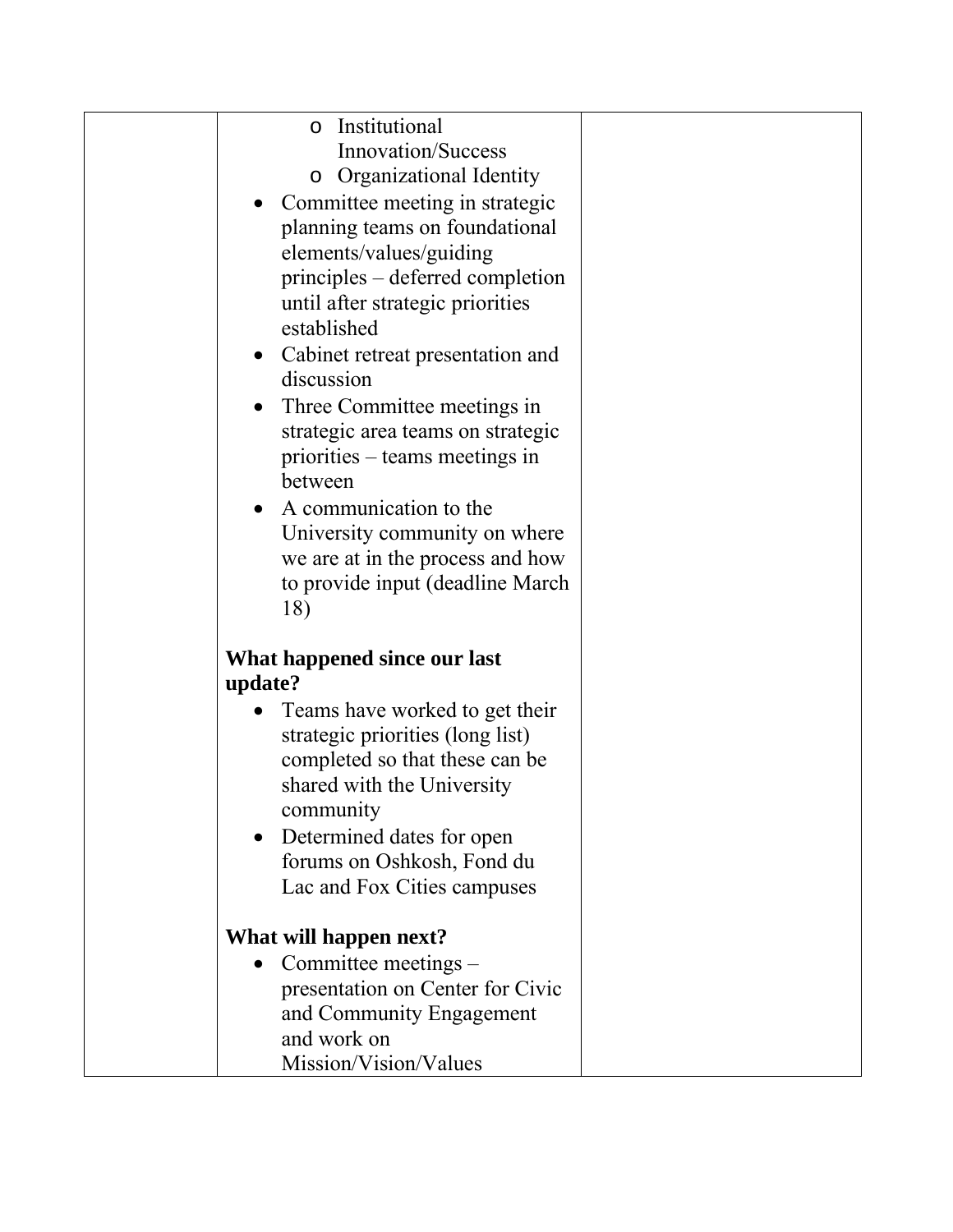|             | • Develop a presentation for the     |                          |
|-------------|--------------------------------------|--------------------------|
|             | open forums                          |                          |
|             | • Compile strategic priorities into  |                          |
|             | a document to be shared for          |                          |
|             | feedback                             |                          |
| $2:40-3:30$ | Presentation on Center for Community | Mike Lueder and Jennifer |
|             | Engagement                           | Considine                |
| $3:30-3:35$ | Guidance on Mission/Vision           | Elizabeth                |
| $3:35-4:30$ | Work in Teams on Mission/Vision      | A11                      |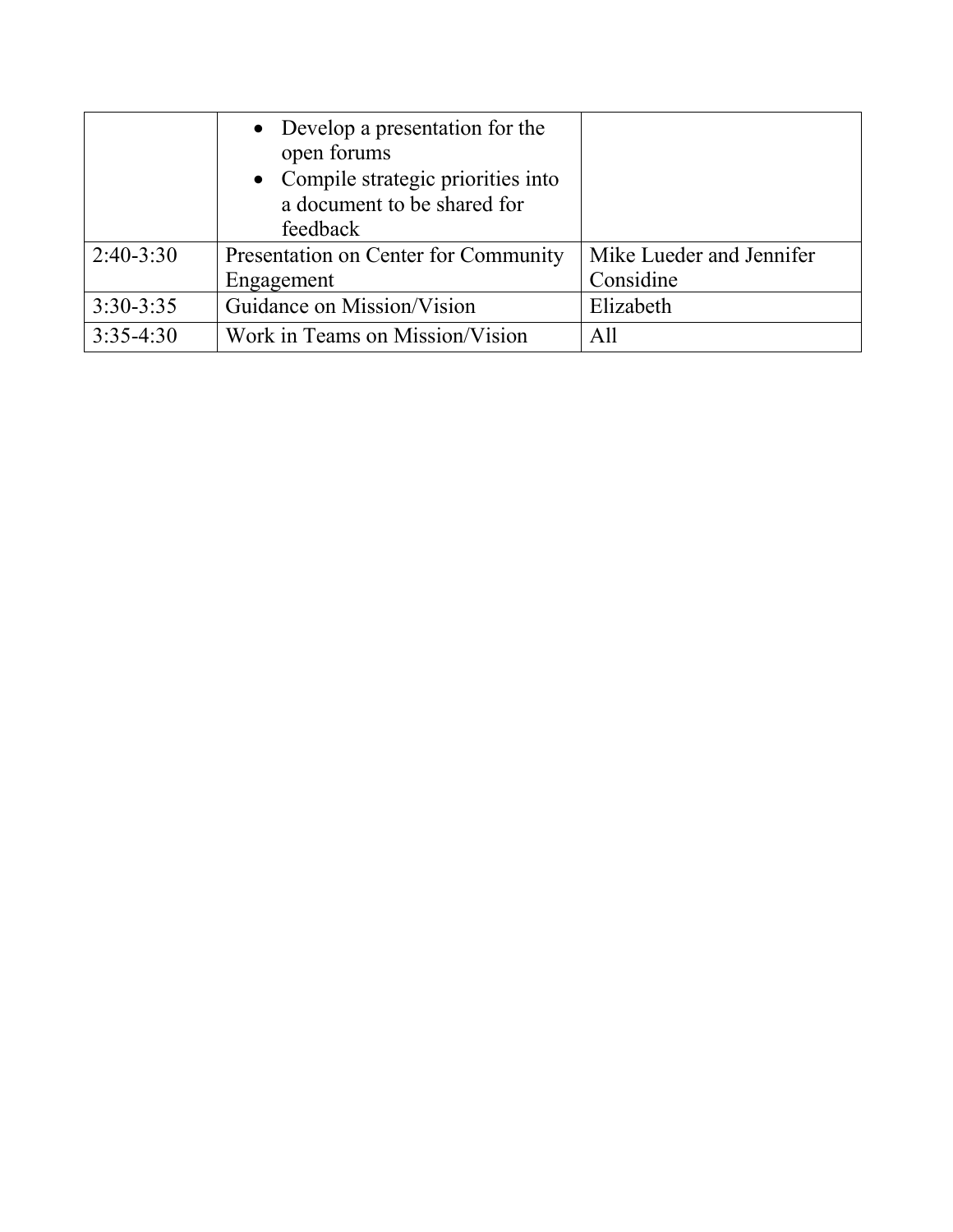

## **Strategic Planning Committee Minutes Wednesday, March 30, 2022, 2:30-4:30 p.m. via Microsoft Teams**

#### **Attendees:**

- Committee Members: Karl Boehler, Teysha Bowser, Vice Chair Jennifer Christus, Rocio Cortes, Damira Grady, Toni House, Luiza Nelson, Alayne Peterson
- Subject Matter Experts: Caroline Geary, Aggie Hanni, Charles Hill, Lynn Kleman, Kaili Lee, Jeffrey Sachse, Carlos Salazar, Elizabeth Whalley
- Project Team Members: Elizabeth Hartman, Mina Kuss
- UMC Representative: Shane Nyman
- Other: Jennifer Considine, Mike Lueder

#### **2:30-2:40**

#### **Call to Order; Introductory Comments**

*Vice Chair Jennifer Christus* 

• Vice Chair Jennifer Christus called the meeting to order at 2:33 pm. She thanked everyone for their work so far. She gave a brief update of where the committee is at in the process. She said today the group will be hearing from Mike Lueder and Jennifer Considine from the Center for Civic and Community Engagement. She said the leadership team will be meeting with the Chancellor's Cabinet next Tuesday, April 5<sup>th</sup>.

#### **2:40-2:45**

#### **Agenda Review, Where Have We Been, Are and Are Heading in the Process** *Elizabeth Hartman*

• Elizabeth Hartman recapped where have we been, are and are heading in the process. She stated there will be three upcoming open forums. She said there will be a presentation today. She said after the presentation, everyone will be splitting into their Strategic Planning teams to work on mission/vision.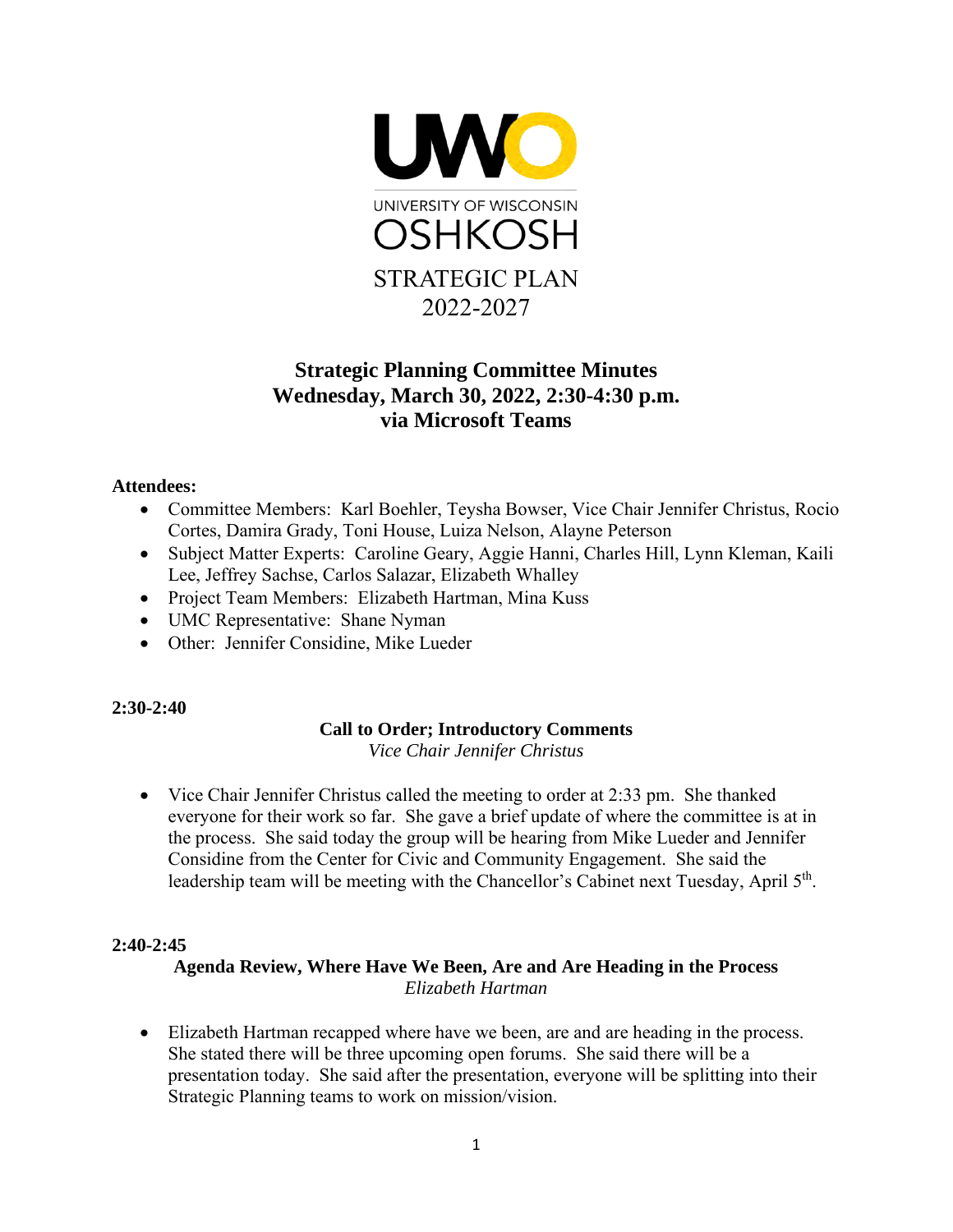#### **2:45-3:10**

#### **Presentation on Center for Civic and Community Engagement**  *Mike Lueder and Jennifer Considine*

• Mike Lueder and Jennifer Considine presented on Center for Civic and Community Engagement. After the presentation, they answered questions from the group.

#### **3:10-3:15**

#### **Guidance on Mission/Vision**  *Elizabeth Hartman*

• Elizabeth Hartman thanked Mike Lueder and Jennifer Considine for the presentation. She gave the group guidance on mission/vision. She asked each strategic area team to develop a mission and vision statement for their strategic area.

**3:15-4:30** 

#### **Strategic Planning Teams – Breakout Rooms**  *All*

• The teams went into their breakout rooms and worked on mission/vision.

*Next meeting*: Tuesday, April 12<sup>th</sup>.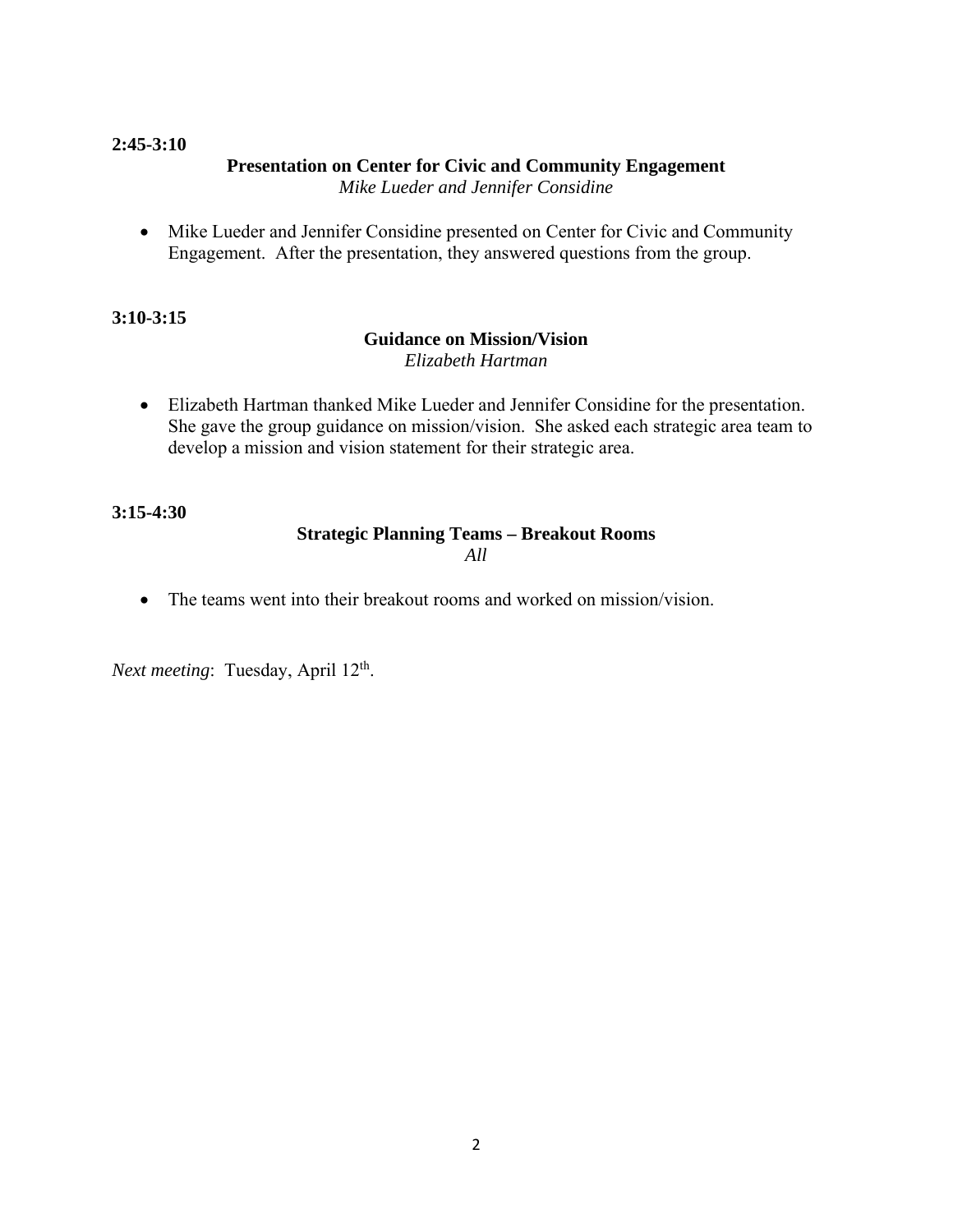



## **Strategic Planning Committee**

Meeting Agenda April 12, 2022, 10:30-12pm via Microsoft Teams

| <b>Time</b> | <b>Topic</b>                           | Who                           |
|-------------|----------------------------------------|-------------------------------|
| 10:30-10:40 | Call to Order; Introductory comments – | Chair Jennifer Schuttlefield- |
|             | feedback from open forum at Fox        | Christus                      |
|             | Cities Campus on 4/11; reminder of     |                               |
|             | other open forums                      |                               |
| 10:40-10:45 | Where have we been, are and are        | Elizabeth Hartman             |
|             | heading in the process                 |                               |
|             | What is the timeline?                  |                               |
|             | Have a draft plan which includes       |                               |
|             | vision, mission, values, strategic     |                               |
|             | priorities and high-level goals        |                               |
|             | prepared by June 1; to be              |                               |
|             | circulated over the summer and         |                               |
|             | with shared governance                 |                               |
|             | approvals in September                 |                               |
|             | • Complete strategic                   |                               |
|             | priorities/goals by $\omega$ May 1 –   |                               |
|             | circulate for feedback and             |                               |
|             | finalize through late-April            |                               |
|             | Complete vision mission values         |                               |
|             | by $\omega$ June 1                     |                               |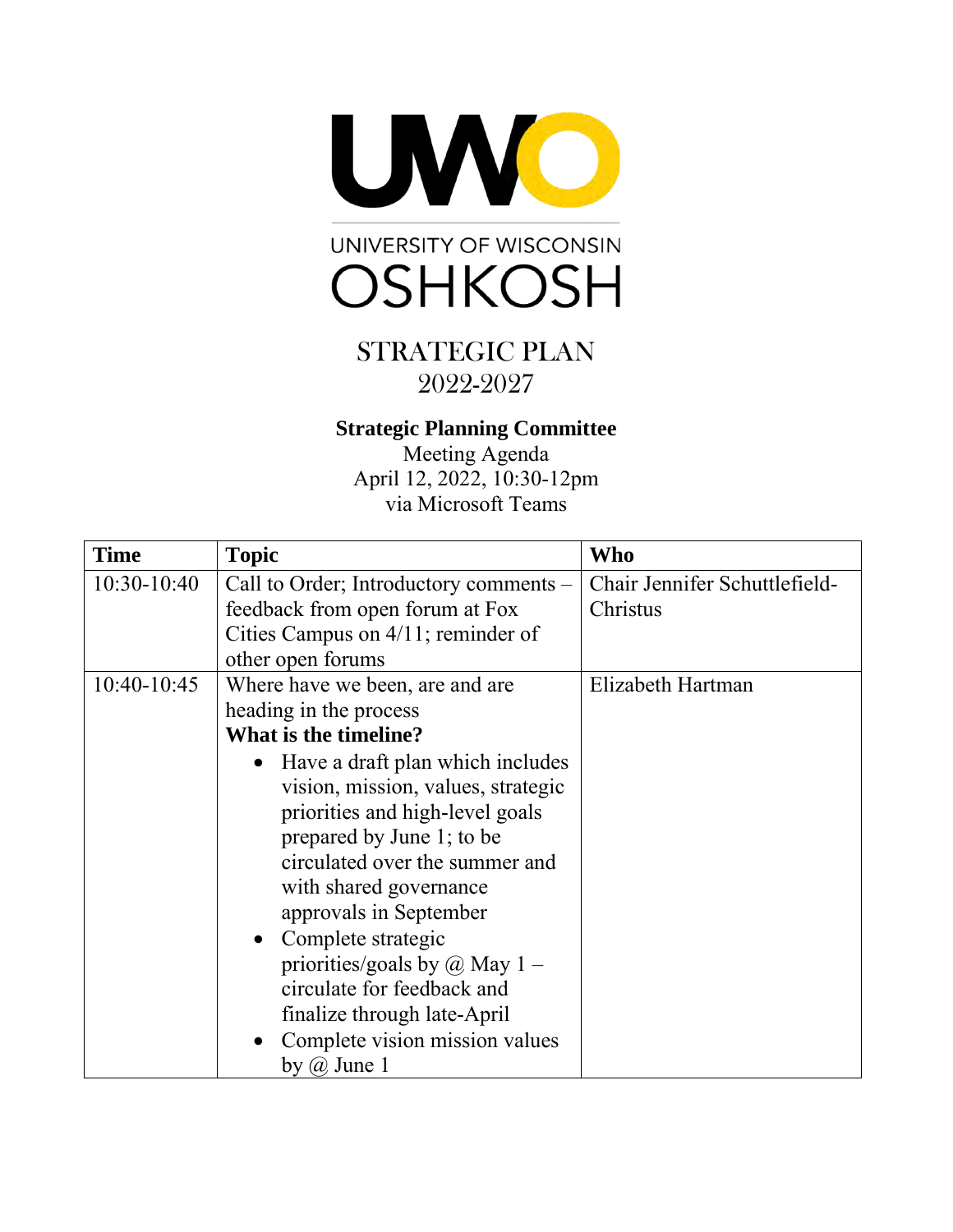| Flesh out actions, owners,                     |  |
|------------------------------------------------|--|
| metrics by $\omega$ July 1 (this may be        |  |
| finalized by a subcommittee)                   |  |
| Where have we been?                            |  |
| Prior to Strategic Planning,                   |  |
| conducted an Environmental                     |  |
| Scan                                           |  |
| <b>Conducted SWOT Analysis</b>                 |  |
| Added Subject Matter Experts to                |  |
| assist with operational process                |  |
|                                                |  |
| Received (or receiving) feedback<br>$\bullet$  |  |
| on Vision and Strategic Priority               |  |
| ideas from Leadership Council,                 |  |
| Governance groups, Alumni                      |  |
| Board, Foundation Board, entire                |  |
| University community and other                 |  |
| internal/external stakeholders                 |  |
| Received general <b>Strategic</b><br>$\bullet$ |  |
| <b>Planning feedback</b> from Fox              |  |
| Cities campus                                  |  |
| Introduced Mission and Vision                  |  |
| <b>Mission and Vision Overview</b>             |  |
| Have had presentations on                      |  |
| Sustainability, Inclusive                      |  |
| Excellence, Enrollment                         |  |
| Management, External Project                   |  |
| Revenue/Economic                               |  |
| Development,                                   |  |
| Grants/Research/Sponsored                      |  |
| Programs, AAS, Advising,                       |  |
| Center for Civic and Community                 |  |
| Engagement                                     |  |
|                                                |  |
| Completed Mission homework                     |  |
| Decided to defer discussion on                 |  |
| Mission and Vision until after                 |  |
| Committee has developed                        |  |
| <b>Strategic Priorities</b>                    |  |
| <b>Updated Schedule and</b>                    |  |
| <b>Engagement Process</b>                      |  |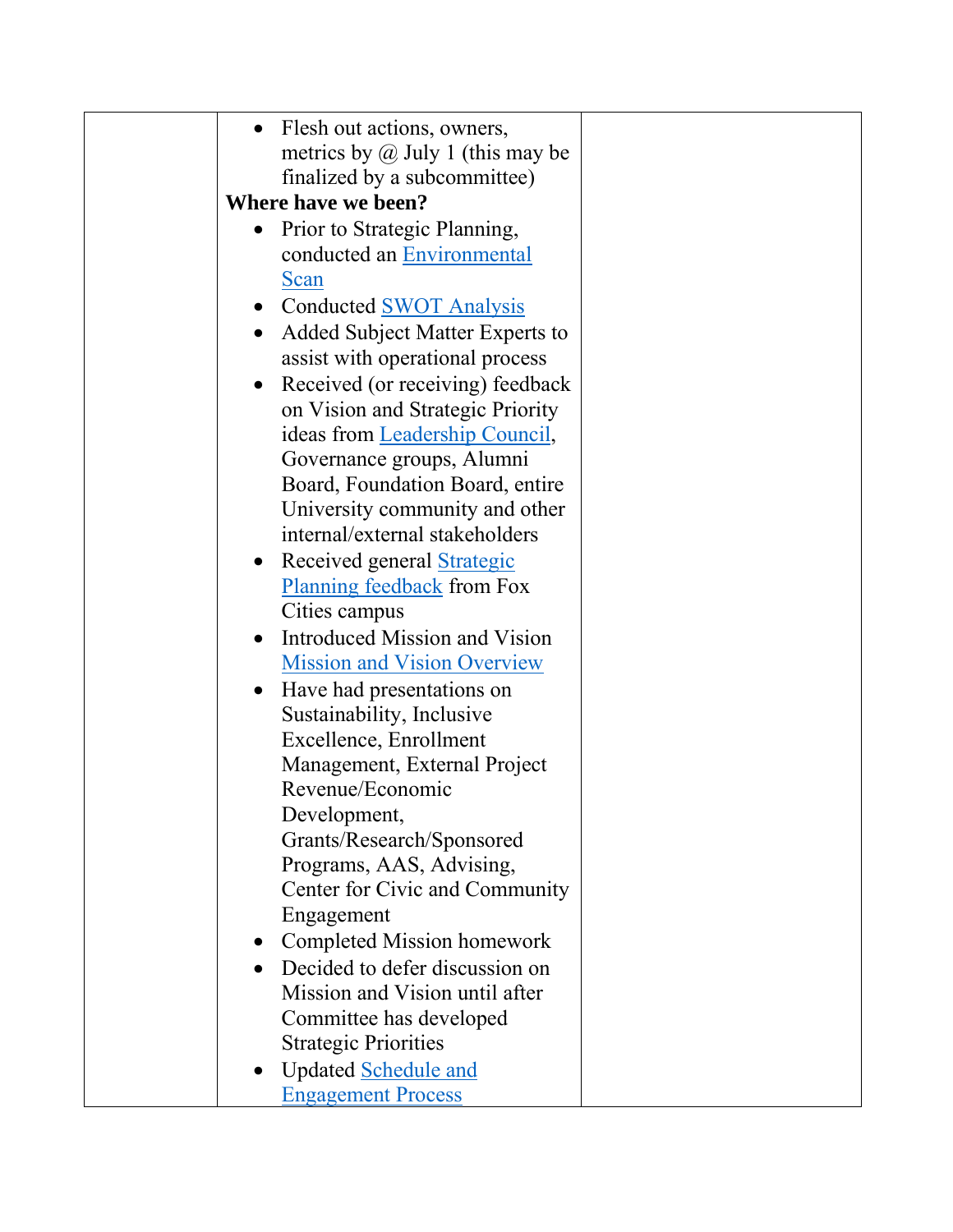| Divided the Committee into four           |  |
|-------------------------------------------|--|
| teams to work on strategic                |  |
| priorities:                               |  |
| o Student experience                      |  |
| <b>Workplace Culture</b><br>$\circ$       |  |
| Institutional<br>$\circ$                  |  |
| <b>Innovation/Success</b>                 |  |
| <b>Organizational Identity</b><br>$\circ$ |  |
| Committee meeting in strategic            |  |
| planning teams on foundational            |  |
| elements/values/guiding                   |  |
| principles – deferred completion          |  |
| until after strategic priorities          |  |
| established                               |  |
| Cabinet retreat presentation and          |  |
| discussion                                |  |
| Three Committee meetings in               |  |
| strategic area teams on strategic         |  |
| priorities – teams meetings in            |  |
| between                                   |  |
| A communication to the                    |  |
| University community on where             |  |
| we are at in the process and how          |  |
| to provide input (deadline March          |  |
| 18)                                       |  |
| Teams have worked to get their            |  |
| strategic priorities (long list)          |  |
| completed so that these can be            |  |
| shared with the University                |  |
| community                                 |  |
| Determined dates for open                 |  |
| forums on Oshkosh, Fond du                |  |
| Lac and Fox Cities campuses               |  |
| Worked in teams on mission                |  |
|                                           |  |
| What happened since our last              |  |
| update?                                   |  |
| Developed a presentation for the          |  |
| open forums                               |  |
|                                           |  |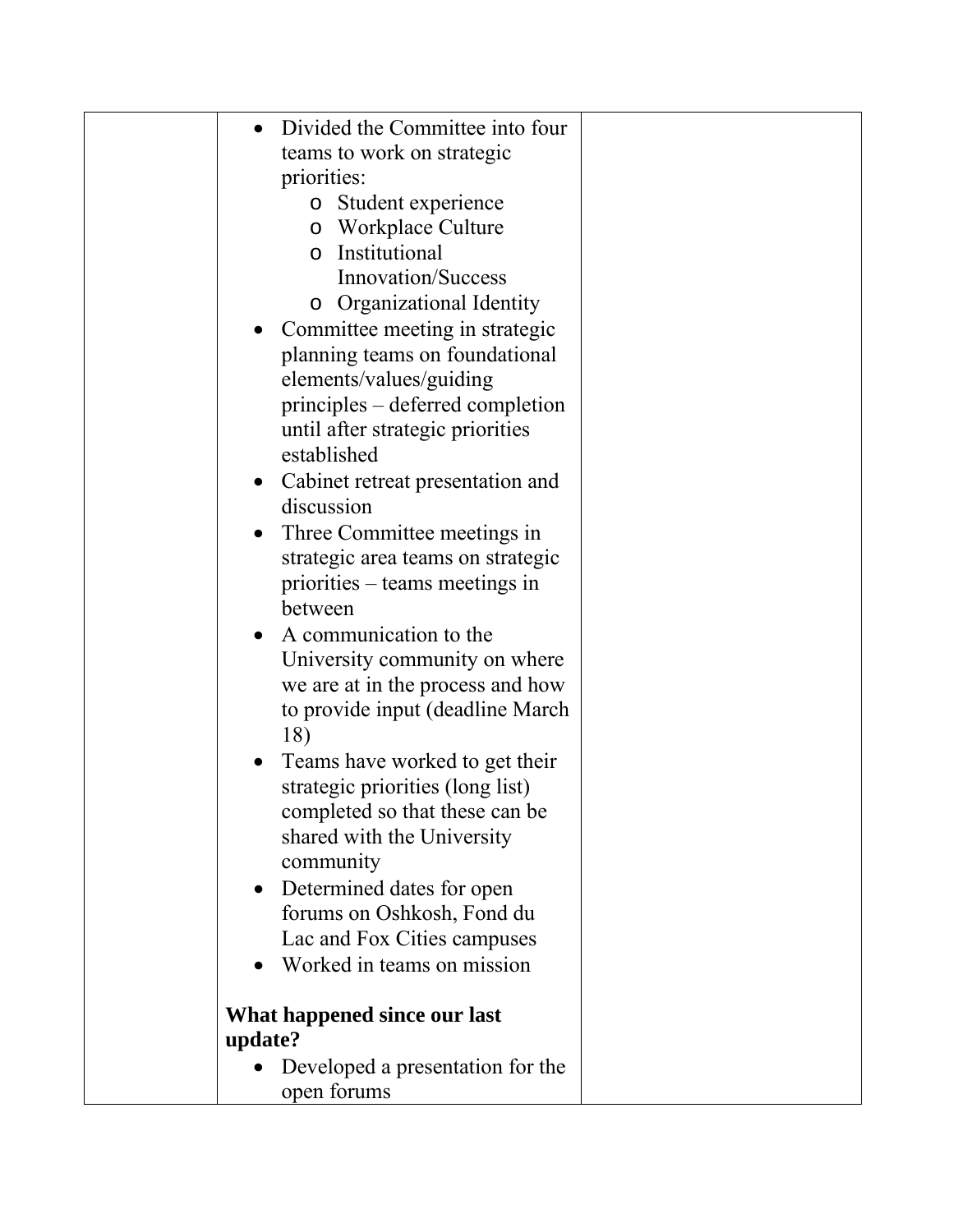|                 | Compiled strategic priorities into<br>a document to be shared for<br>feedback<br>• Met with Cabinet on strategic<br>priorities<br>• Open forum at Fox Cities |           |
|-----------------|--------------------------------------------------------------------------------------------------------------------------------------------------------------|-----------|
|                 | campus on strategic priorities<br>What will happen next?                                                                                                     |           |
|                 | Committee meetings – working                                                                                                                                 |           |
|                 | in teams on mission and vision                                                                                                                               |           |
|                 | Additional open forums to get                                                                                                                                |           |
|                 | feedback on strategic priorities                                                                                                                             |           |
|                 | Refine and prioritize priorities                                                                                                                             |           |
|                 | Generate mission, vision and                                                                                                                                 |           |
|                 | values statements                                                                                                                                            |           |
| $10:45-10:50$   | Review results from Alumni Board                                                                                                                             | Elizabeth |
|                 | survey                                                                                                                                                       |           |
| $10:50-10:55$   | Guidance on Mission/Vision; resources                                                                                                                        | Elizabeth |
|                 | on Teams site                                                                                                                                                |           |
| $10:55 - 12:00$ | Work in Teams on Mission/Vision                                                                                                                              | All       |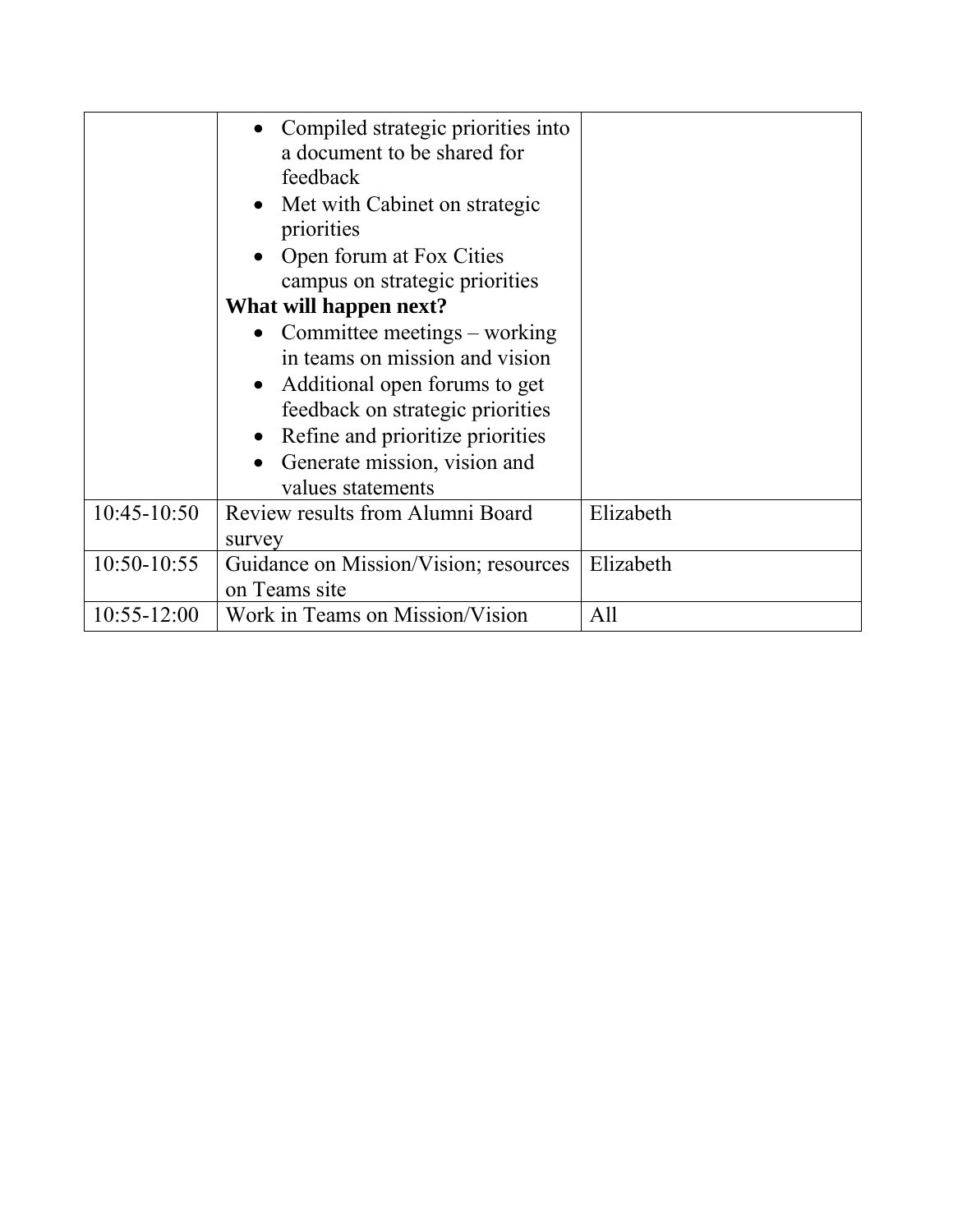

## **Strategic Planning Committee Minutes Tuesday, April 12, 2022, 10:30-12:00 p.m. via Microsoft Teams**

#### **Attendees:**

- Committee Members: Brooke Berrens, Karl Boehler, Chair Jennifer Christus, Damira Grady, Toni House, Grace Lim, Pam Massey, Joe Pirillo
- Subject Matter Experts: Byron Adams, Larry Carlin, Caroline Geary, Aggie Hanni, Charles Hill, Lynn Kleman, Kaili Lee, Jeffrey Sachse, Carlos Salazar, Stephanie Spehar, Elizabeth Whalley
- Project Team Members: Elizabeth Hartman, Mina Kuss
- UMC Representative: Shane Nyman
- Other: Provost Koker

#### **10:30-10:35**

#### **Call to Order; Introductory Comments** *Chair Jennifer Christus*

• Chair Jennifer Christus called the meeting to order at 10:31 am. She said the strategic priorities draft has been shared with the Cabinet and it is also available on the Strategic Plan website. She provided an update on the open forum process. She stated there are five open forums scheduled. She encouraged all the attend the open forum sessions if they have time.

#### **10:35-10:40**

#### **Where Have We Been, Are and Are Heading in the Process** *Elizabeth Hartman*

• Elizabeth Hartman recapped where have we been, are and are heading in the process. She said today everyone will be splitting into their Strategic Planning teams to work on mission/vision. She stated the committee will not reconvene after the breakout rooms.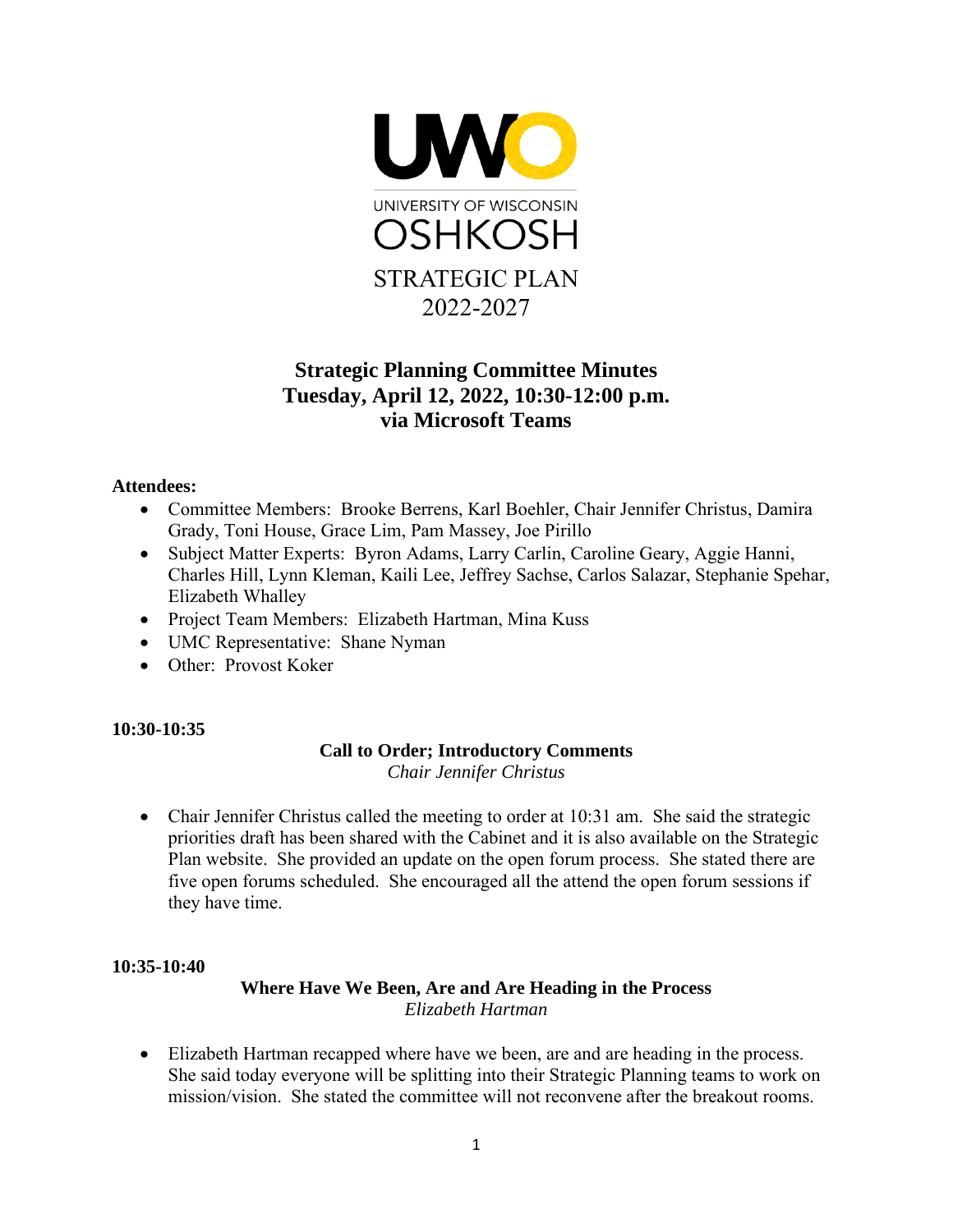#### **10:40-10:45**

## **Review Results from Alumni Board Survey**

*Elizabeth Hartman* 

• Elizabeth Hartman stated the results from the Alumni Board Survey are located on the Teams site and is available for all to review.

#### **10:45-10:50**

#### **Guidance on Mission/Vision: Resources on Teams Site** *Elizabeth Hartman*

• Elizabeth Hartman gave guidance on the mission/vision. She stated there is newly created folder on the Teams site that contains all the documents related to mission/vision.

#### **10:50-12:00**

#### **Strategic Planning Teams – Breakout Rooms**  *All*

• The teams went into their breakout rooms and worked on mission/vision.

*Next meeting*: Monday, April 25<sup>th</sup>.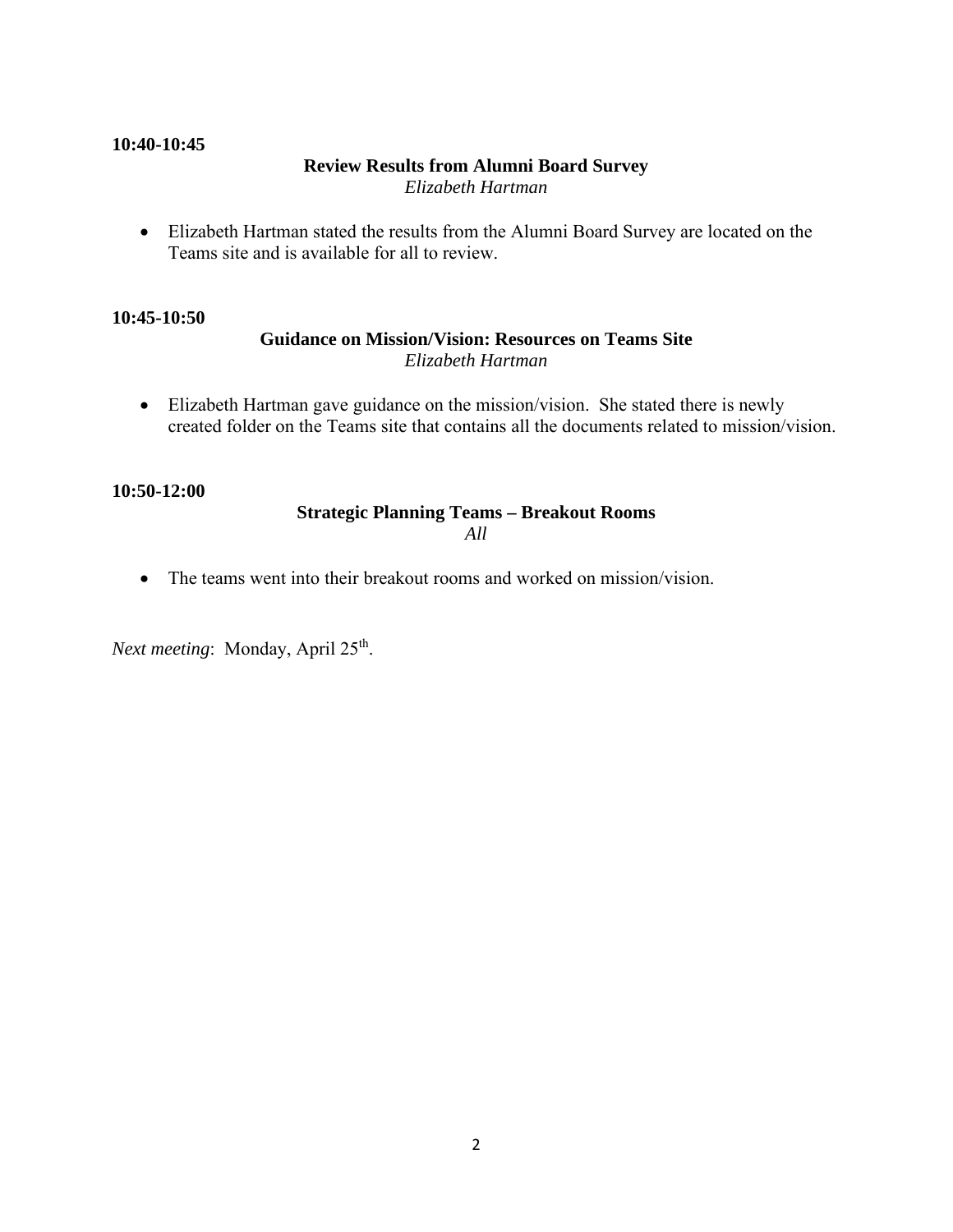

## **Strategic Planning Committee Minutes Monday, April 25, 2022, 2:00-4:00 p.m. via Microsoft Teams**

#### **Attendees:**

- Committee Members: Teysha Bowser, Chair Jennifer Christus, Rocio Cortes, Toni House, Pam Massey, Alayne Peterson, Joe Pirillo
- Subject Matter Experts: Byron Adams, Caroline Geary, Aggie Hanni, Charles Hill, Lynn Kleman, Kaili Lee, Jeffrey Sachse, Carlos Salazar, Stephanie Spehar, Elizabeth Whalley
- Project Team Members: Elizabeth Hartman, Mina Kuss
- UMC Representative: Shane Nyman
- Other: Provost Koker

#### **2:00-2:10**

## **Call to Order; Introductory Comments**

*Chair Jennifer Christus* 

• Chair Jennifer Christus called the meeting to order at 2:00 pm. She provided a brief update on the open forums, past governance meetings, future governance meetings and so on. She explained that the committee is in the feedback gathering stage. She asked the committee to remind others to take the strategic priorities survey on the Strategic Plan website.

#### **2:10-2:15**

#### **Where Have We Been, Are and Are Heading in the Process** *Elizabeth Hartman*

• Elizabeth Hartman recapped where have we been, are and are heading in the process. She stated that a communication will be going out today or tomorrow reminding people to fill out the strategic priorities survey. She said today everyone will be splitting into their Strategic Planning teams to work on mission/vision. She said the goal would be for each team to come up one at last one mission and one vision statement by the end of the